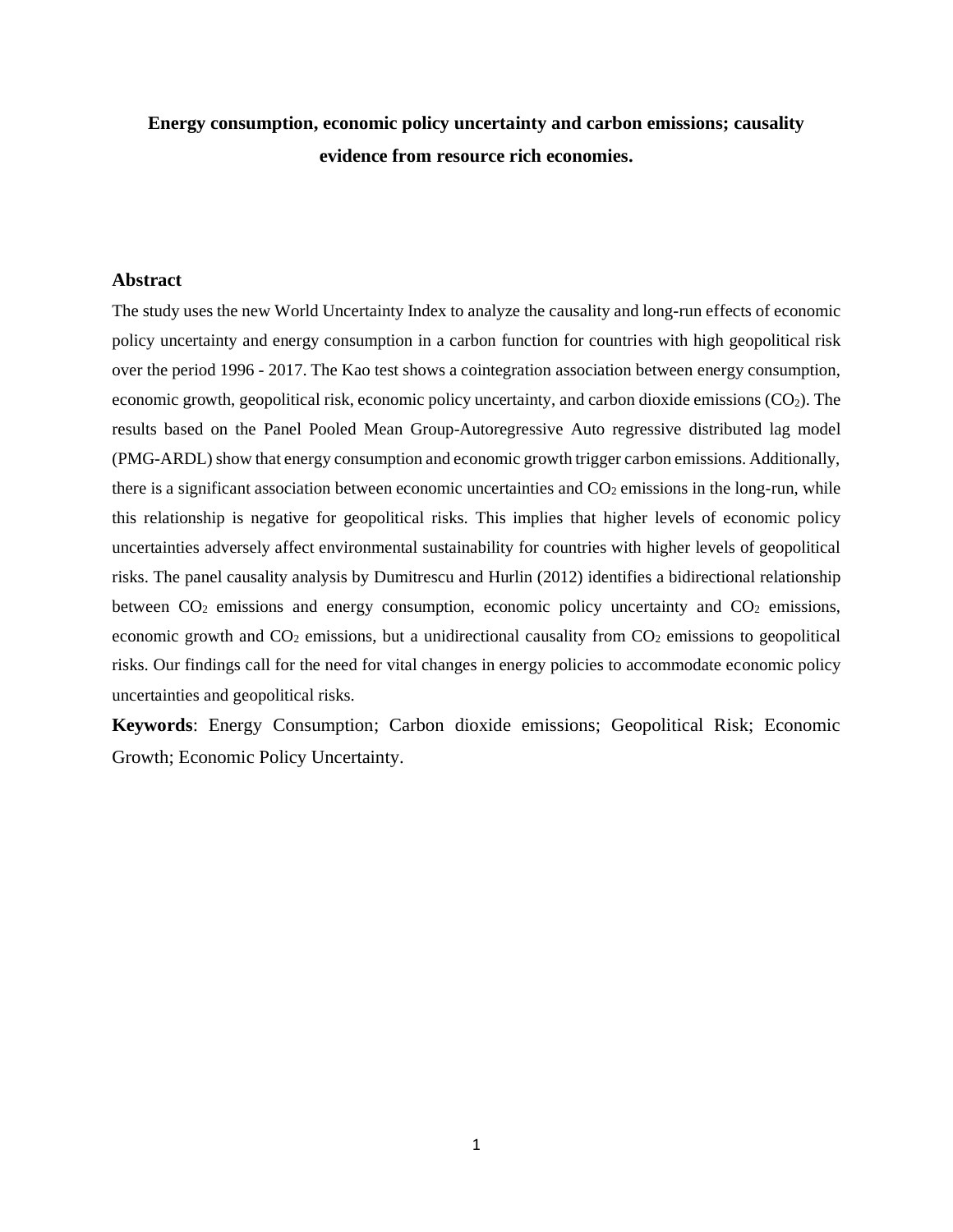### **1. Introduction**

Over the past two decades, the increasing threats of global warming associated with climate change have drawn attention to Greenhouse gas (GHG) emissions, particularly carbon dioxide (CO2) as the dominant contributor to global warming. The problem of these emissions is more critical in many resource rich countries who also experience high levels of economic uncertainty and geopolitical risk. Ten of the most popular in this group of countries include the Five BRICS countries (Brazil, Russia, India, China, and South Africa), Turkey, Venezuela, Israel, Ukraine, and Saudi Arabia. This group of countries, on the average, emitted about  $120392$  kt of  $CO<sub>2</sub>$  in the 1960s, increased to 241029 in 1970s, 403497 in the 1980s, 697968 in the 1990s, and 1037706 in the first decade in the 2000s and by 2014 emitted 1730154 kt CO<sup>2</sup> (The World Bank, 2019). The tremendous growth in emissions is due to the high growth and the subsequent high energy consumption in this group of countries. It is worthy of note that the averages mask the massive differences in CO<sub>2</sub> emissions as the BRICS contribute more than 80% of the emissions and over the period, the resource rich countries have seen an increase in emissions of over 1000% percentage points. Obviously, this is worth studying when one considers that while  $CO<sub>2</sub>$  emissions reduced in the developed countries from about 40% to 25%, it increased in the BRICS region from 27% in 1990 to 42% in 2018 (BP, 2019; IISD, 2019).

The Global Energy and  $CO<sub>2</sub>$  Status Report (IEA, 2019) shows that due to high energy consumption, CO<sup>2</sup> emissions rose by 1.7% in 2018 to a notable high record of 33.1 Gt CO2. For instance, China is the largest  $CO<sub>2</sub>$  emitter with almost 30% of global greenhouse gas emissions and 60% of the emissions by the resource rich countries. The Environmental Performance Index (EPI), which is a measure of marking and quantifying the environmental performance of a state's policies showsthat India ranks 177 out of 180 ranked countries, while South Africa is ranked 142 and China at 120, Turkey at 108 and Ukraine at 109. Only Israel is ranked in the top 20 at 19 with the rest ranging between 50 and 86. However, the Global Green Economy Index [GGEI] (2018) shows that of the 130 countries ranked, China is the most successful of the group of studied at 28, followed by Brazil at 33, India at 36 and Israel at 49 with the least commitment by Ukraine at 121. The GGEI utilizes numerical and non-numerical indicators to assess each country's performance on four key dimensions: leadership & climate change, markets & investment and the environment and efficiency sectors. It is worth mentioning that many studies have examined the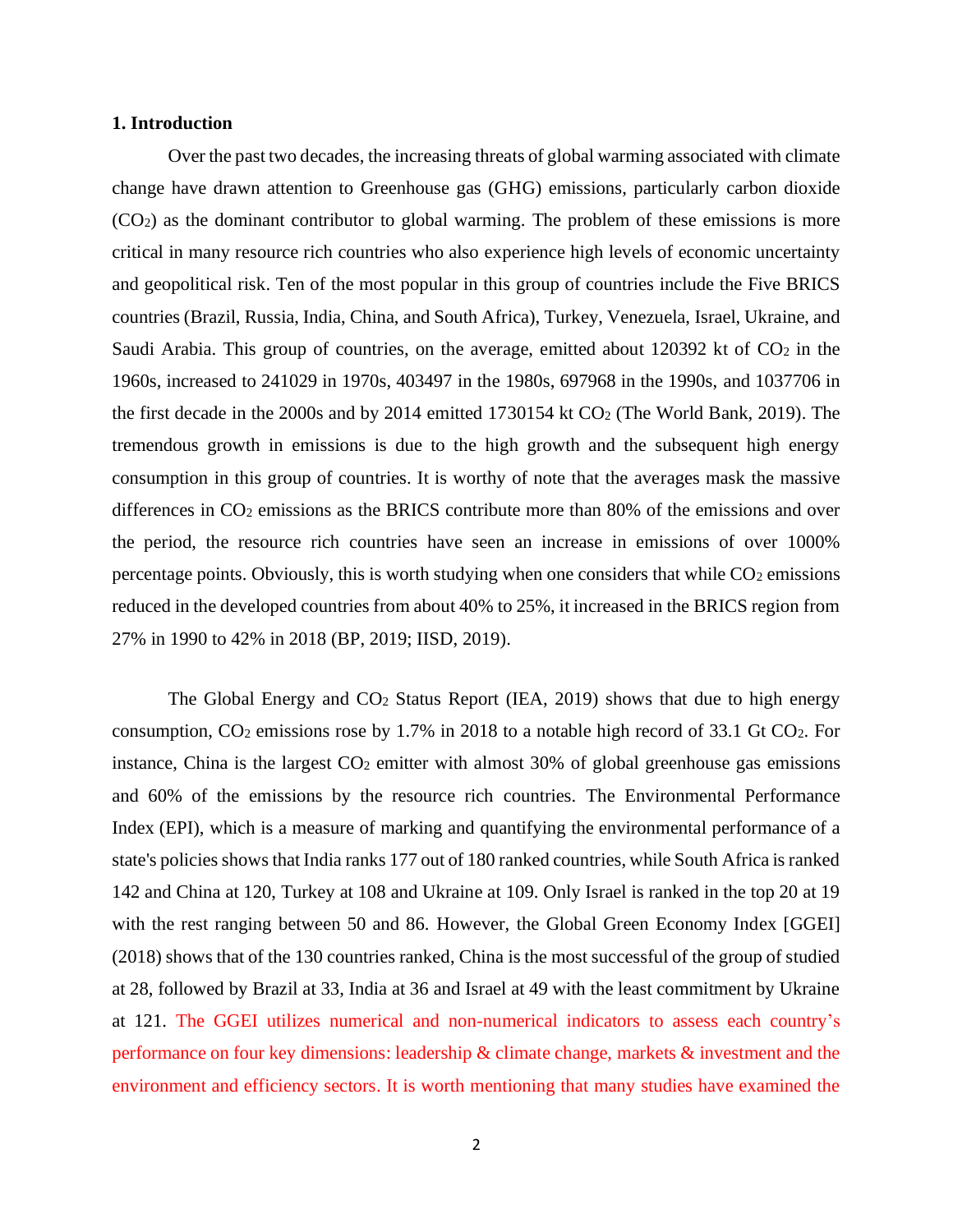determinants of  $CO<sub>2</sub>$  emissions or the energy consumption –carbon emissions nexus (Ozturk & Acaravci, 2013; Wang and Dong, 2019; Dong et al., 2019) though not much on how the policy space particularly policy uncertainty affects the energy consumption – carbon dioxide emissions. This gap motivates the study.

Global uncertainties have also heightened economic and political policy volatility around the world. As a global village, effects of uncertainty in one part of the globe can spiral to further complexities which create greater uncertainty as seen in the Brexit debate, US-China Trade conflict, and Global financial crisis of 2008 (Al-Thaqeb et al., 2019). Obviously, economic policy uncertainty (EPU) affects the environment of business which in turn affects the decision making of economic entities. This means that since CO<sup>2</sup> emissions are linked to the production decisions of businesses, economic policy uncertainty could have effect on  $CO_2$  emissions (Jiang et al., 2019). Al-Thaqeb and Algharabali (2019), for example, have argued that the significance of uncertainty in policies related to economic decisions is higher than ever before in today's fast paced interconnected world. On the other hand, Jiang et al. (2019) suggest that economic policy uncertainty impacts on CO<sub>2</sub> through direct government policy which might promote or hinder environmental degradation.

Levonko (2020) discusses uncertainty as a driver of household savings, while Das et al. (2019) focus on stock market and Xu (2020) considers corporate innovation. Current studies of climate science research suggests that the climate dynamics is important in economic analysis and policy guidance (Brock & Hansen, 2018; Contreras & Platania, 2019; Workman et al., 2020). Golub (2020) shows that climate policy uncertainty decreases the probability of an economy to converge to a higher steady state. Indeed, Guo et al. (2019) have argued that both underestimation and overestimation of uncertainties have implications for environmental policy making. This is not surprising because, overall, policy uncertainty has a significant impact on firm financial policies, investment strategy as well as on consumer spending, all of which could have an effect on energy consumption and consequently carbon dioxide emissions. Istiak and Alam (2019), Alam and Istiak (2019) and Hassan et al. (2019) also do report that policy uncertainty has nonlinear effect on inflation expectation, US –Mexico relations, and trade flows respectively. However, there is a dearth of empirical literature on how economic uncertainty directly or indirectly affects carbon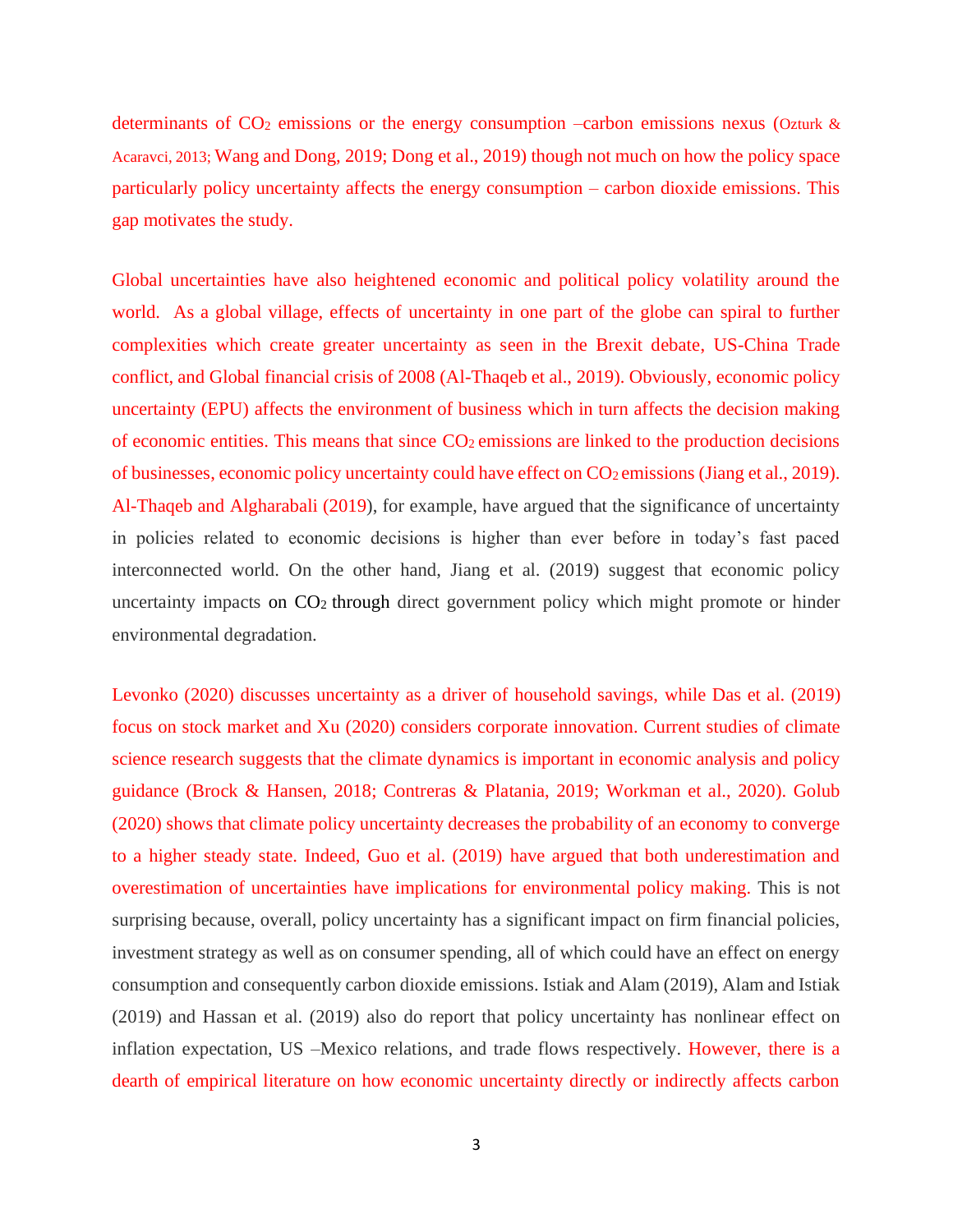dioxide emissions more specifically and climate policy, more generally. The study fills this gap in the literature. This is relevant because uncertainty has implications for both transmissions and inter-temporal valuation. This means that the exact effect of policy uncertainty on  $CO<sub>2</sub>$  emissions is an empirical matter that cannot be determined *apriori,* which gives credence to this study.

Another key indicator that has been debated in the literature is the impact of geopolitical risk to policy making (Caldara & Lacoviello, 2017). Specifically, geopolitical risk refers to factors (political, socioeconomic and cultural) that have the potential to affect the performance of organizations. This variable is particularly important to the resource rich countries that are prone to conflict, war or war-like tensions and terror related conflicts. Recently, Das et al. (2019) and Kannadhasan and Das (2019) have reported that economic policy uncertainty and geopolitical risk have a significant impact on emerging and Asian stock markets. This study is situated in the literature that discusses both the EPU and GPR as critical determinants of the energy consumption, investment decision, economic cycle and overall policy making (Bernanke, 1983), all of which are expected to have a direct or indirect effect on environmental quality. Despite uncertainty's significance to the economic system, earlier studies did not account for this because of the lack reliable measures for uncertainty. With the release of the EPU and GPR by Ahir et al. (2018) and Caldara and Iacoviello (2018) respectively, empirical analysis involving these variables have become possible. Guo et al. (2019) investigate the effect of uncertainties on carbon emissions and report that uncertainties generate abatement costs which influence economic decision-making process. Chen and Kettunen (2017) examine the issue of whether or not certainty is better than uncertainty for  $CO<sub>2</sub>$  emissions and report that it is optimal for firms with higher risk aversion to invest more in renewable technologies than their less risk-averse rivals. In a related study, Lecuyer and Quirion (2019) find that renewable energy subsidies are only welfare enhancing when uncertainty is high because CO<sub>2</sub> abatement costs are accounted for in the case of over-allocation.

Xu (2020), on the other hand, has shown that prevailing economic policy uncertainty disrupts through the traditional investment irreversibility channel as well as the cost-of-capital channel. Indeed, Li et al. (2019) using data from 231 China-based companies demonstrate that environmental uncertainties drive green innovation in firms. Innovation's pro-environment effect is based on the assumption that it leads to advances in technology that enhance both product and process efficiencies and a consequent reduction in CO<sup>2</sup> emissions (Ahmad et al., 2019; Gamso,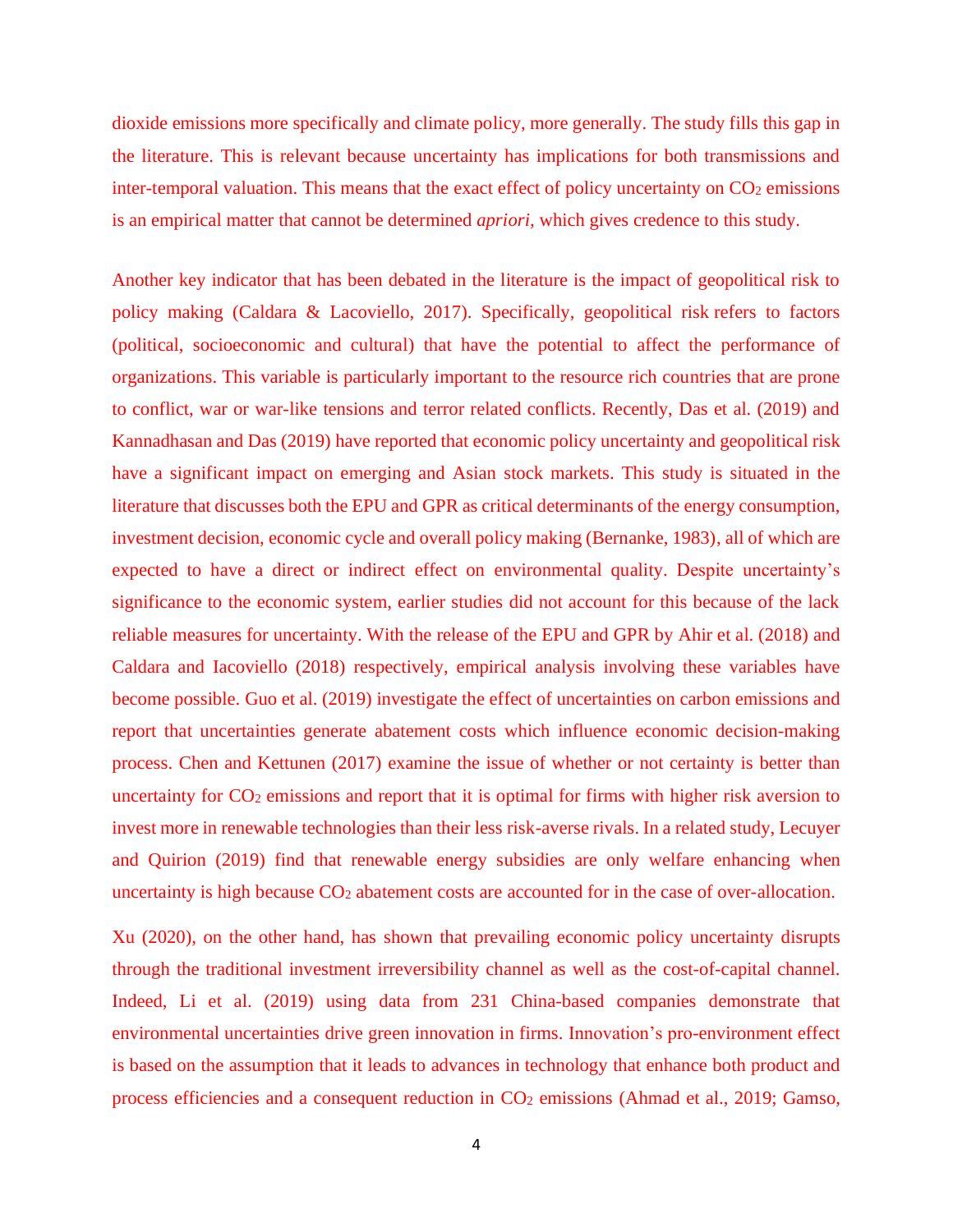2018; Mensah et al., [2018\)](https://www.tandfonline.com/doi/full/10.1080/10438599.2019.1684643?casa_token=NOTi1GibQGIAAAAA:Xs22VvNr0JU7WdFXaJ0_VIyrOTOMa67HQBUGugycIPTPC-PtVrQunfG0zRrwoNy5DmG6hGnk1isX7Dw). The brief review provides support to Workman et al.'s (2020) argument that explicitly modeling uncertainty would provide more relevant and robust information for environmental or climate policy. Indeed, Afzali et al. (2020), for example, have noted that uncertainty influences the operational cost of the energy system more than the performance with respect to energy utilization. Accordingly, the objective of the study is to examine how the economic policy uncertainty and geopolitical risk affect the energy consumption - CO<sub>2</sub> emissions relationship. In achieving the research objective, the study makes three main contributions to the extant literature. First, we account for economic policy uncertainty in the energy consumption – carbon dioxide relationship to reduce estimation bias. Second, we improve the estimates further by modeling for the geopolitical risk factors, which are predominant for resource rich countries. Additionally, focusing on countries with similar geopolitical characteristics helps to improve the consistency and efficiency of the estimates. Third, the long run elasticity of economic policy uncertainty and geopolitical risks are determined for the individual countries and the panel, which help to account for both the time and cross sectional dimension and consequently more robust results.

In the section that follows, the data and methodology are described, the results are presented and discussed and the conclusions and policy recommendation offered.

#### **2. Data and Methodology**

### **2.1 Data**

The data for this study covers the period 1996 to 2017 for 10 resource rich countries, including Brazil; China; India; Israel; Russia; Saudi Arabia; South Africa; Turkey; Ukraine; and Venezuela. Data was extracted from World Bank Development Indicator database, British Petroleum Database, and the database of the index of geopolitical risk and economic policy uncertainty as shown in Table 1. Additionally, the selection of variables is motivated by the Environmental Kuznets Curve Hypothesis. However, as a novelty, we introduce economic policy uncertainty index and geopolitical risks in the EKC model to test how these variables affect CO<sub>2</sub> emissions. The selection of countries is first based on resource rich countries. However, for these countries to qualify to be selected in the sample, they must be countries prone to high geopolitical risks which is selected from the GPR data adapted from Ahir et al. (2018). The gap filled in this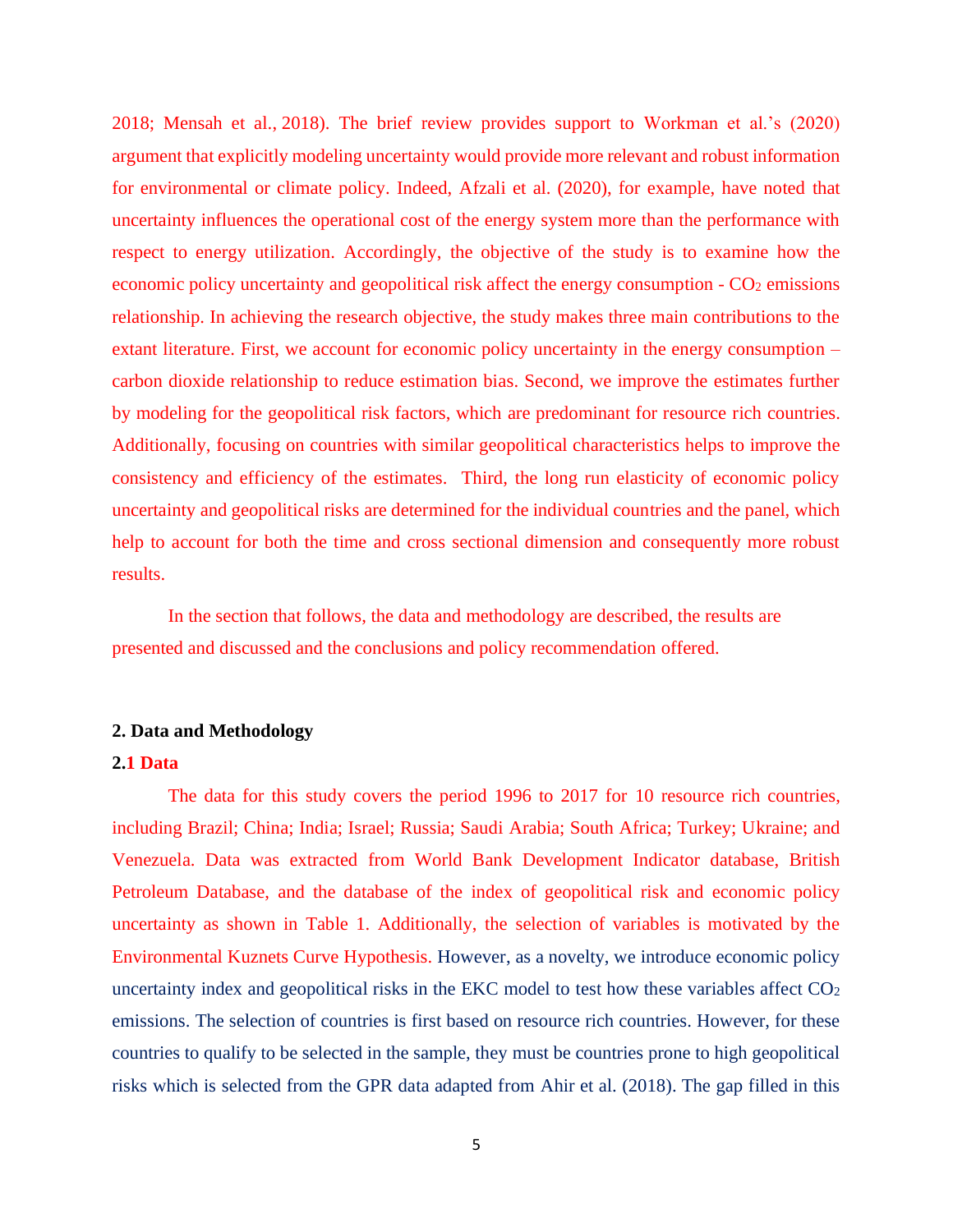study is therefore strengthened by also capturing EPU which is given by global economic uncertainties arising from several issues such as political (Venezuela crisis), economic, and trade uncertainties (such as the China-USA trade war, which commenced in 2017 but became a fullgrown crisis in early 2018) amongst other crisis. Consequently, only 10 resource rich countries where used in the study due to the mix of geopolitical risks data availability on one hand and countries that are rich in resources on the other hand.

| Name of<br><b>Indicator</b>                                |               |                 | <b>Abbreviation</b> |                                     |                                         | <b>Proxy/Scale of</b><br><b>Measurement</b>               |                     |                                                         |                         |                     | <b>Source</b>                                                 |                   |  |
|------------------------------------------------------------|---------------|-----------------|---------------------|-------------------------------------|-----------------------------------------|-----------------------------------------------------------|---------------------|---------------------------------------------------------|-------------------------|---------------------|---------------------------------------------------------------|-------------------|--|
| CO2 Emissions                                              |               | CO <sub>2</sub> |                     | Million tonnes of<br>carbon dioxide |                                         | <b>BP</b> Statistical Review of World<br>Energy June 2019 |                     |                                                         |                         |                     |                                                               |                   |  |
| <b>Real Gross</b><br><b>Domestic Product</b><br>per capita |               |                 | <b>RGDP</b>         |                                     | Constant 2010 US\$                      |                                                           |                     | <b>WDI</b>                                              |                         |                     |                                                               |                   |  |
| Energy<br>Consumption                                      |               | <b>ENC</b>      |                     |                                     | Million tonnes oil<br>equivalent        |                                                           |                     |                                                         |                         | Energy June 2019    | BP Statistical Review of World                                |                   |  |
| <b>Geopolitical Risk</b>                                   |               | <b>GPR</b>      |                     |                                     | Index                                   |                                                           |                     |                                                         |                         | iacoviello/gpr.htm. | (Caldara and Iacoviello, 2018)<br>https://www2.bc.edu/matteo- |                   |  |
| <b>Economic Policy</b><br>Uncertainty                      |               | <b>EPU</b>      |                     |                                     | <b>World Uncertainty</b><br>Index (WUI) |                                                           |                     | (Ahir et al., 2018)<br>http://www.policyuncertainty.com |                         |                     |                                                               |                   |  |
| <b>Countries</b>                                           | <b>Brazil</b> |                 | China               | India                               | <b>Israe</b><br>1                       | <b>Russ</b><br><i>ia</i>                                  | Saudi<br>Arabi<br>a |                                                         | Sout<br>h<br>Afri<br>ca | Turk<br>ey          | Ukra<br>ine                                                   | Ven<br>ezue<br>1a |  |
| Abbreviation                                               | <b>BRA</b>    |                 | <b>CHN</b>          | <b>IND</b>                          | <b>ISR</b>                              | <b>RUS</b>                                                | <b>SAU</b>          |                                                         | <b>ZAF</b>              | <b>TUR</b>          | <b>UK</b><br>$\mathbf R$                                      | <b>VEN</b>        |  |

Table 1. Description of Data and measurement Units

Note. WDI is connotation for data from World Bank Development Indicator of the World Bank database sourced from [https://data.worldbank.org/.](https://data.worldbank.org/) WUI = This tab contains the beta version of the historical World Uncertainty Index (WUI) for 82 countries from 1952Q1 to 2019Q3. The tab contains a moving average index. The 3-quarter weighted moving average is computed as follows:  $1996Q4 = (1996Q4*0.6) + (1996Q3*0.3) + (1996Q2*0.1)/3.$ 

## **2.2 Model Specification**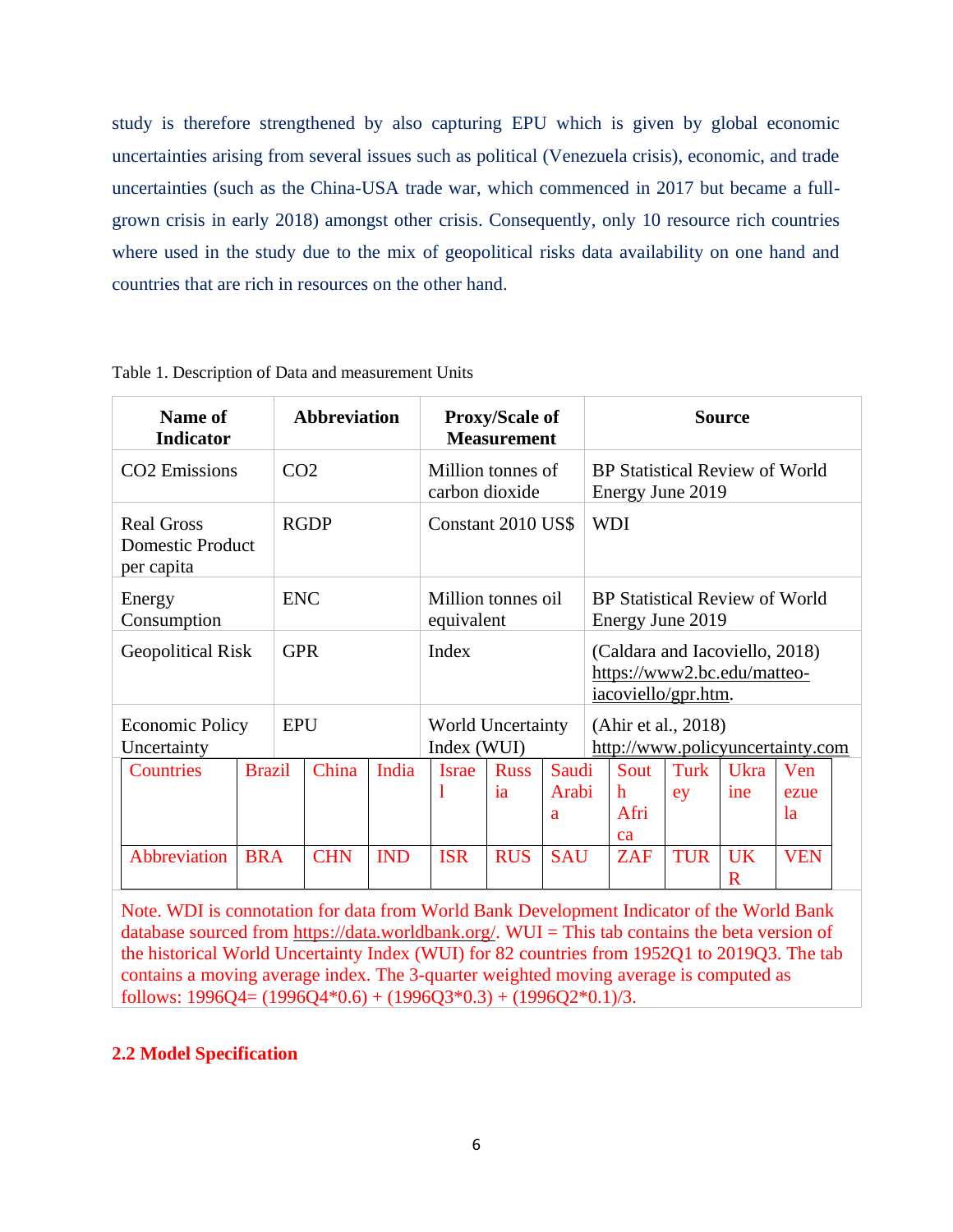This study utilizes the relationship specified in line with the EKC hypothesis in an ARDL framework following other studies such as Adedoyin et al. (2020a), Adedoyin et al. (2020b) and Bekun et al. (2019). Although several studies have documented the energy consumptionemissions nexus (Akadiri et al., 2019; Alola et al., 2019; Bekun et al., 2019a, 2019b; Emir and Bekun, 2019), the current study departs from such studies by testing the direct and interaction effects of geopolitical risks and economic policy uncertainties on energy consumption on CO<sup>2</sup> emissions (See Equation 1). Preliminary analysis was carried out to study the data trends. In depth analysis commenced with Pesaran cross-sectional independence to any interrelationship between individual data in the panel set, which was followed by correlation matrix to test the strength of the relationships. The ADF-Fisher and IPS and Pedroni and Kao tests were used to examine the stationary and cointegration respectively to avoid spurious regressions and validate the long-term relationships for the PMG-ARDL analysis and Dumitresu-Hurlin panel causality.

$$
CO2 = f (ENC, RGDP, RGDP2, GPR, EPU, ENC * GPR, ENC * EPU)
$$
 (1)  
\n
$$
LCO2_{it} = \alpha_0 + \beta_1 LRGDP_{it} + \beta_2 LRGDPSQ_{it} + \beta_3 LENC_{it} + \beta_4 LGPR_{it} + \beta_5 LEPU_{it} + \beta_6 LENCEPU_{it}
$$
\n
$$
+ \beta_7 LENCGPR_{it} + \varepsilon_{it}
$$
 (2)

Logarithmic transformation (*L*) is carried out on all variables so as to have a constant variance for the series. LCO<sub>2</sub> represent CO<sub>2</sub> Emissions; LRGDP represents Real Gross Domestic Product per capita; LENC is Energy Consumption; LGPR represents Geopolitical Risk; LEPU represents Economic Policy Uncertainty;  $\alpha_0$  is the intercept;  $\beta_1 \dots \beta_7$  represents the partial slope coefficients of the variables;  $\varepsilon$  is the error term; *i* represents the countries and *t* is the time period. Because of potential bias activated in connection to the mean-differenced explanatory factors and the term representing error term, standard ARDL estimation models are unequipped for controlling these potential biases particularly in panel data framework which seeks to show individual impacts. In such cases capacity, a mix of ARDL model and PMG estimator by Pesaran et al. (1999) help to deal with the problem (Sarkodie & Strezov, 2018). In opposition to models used in previous studies ( Sarkodie and Strezov, 2019; Destek and Sarkodie, 2019), the current study adopts the Panel Pooled Mean Group-Autoregressive Auto regressive distributed lag model (PMG-ARDL) model used in Sarkodie and Strezov (2018) and Bekun et al. (2019a), given as: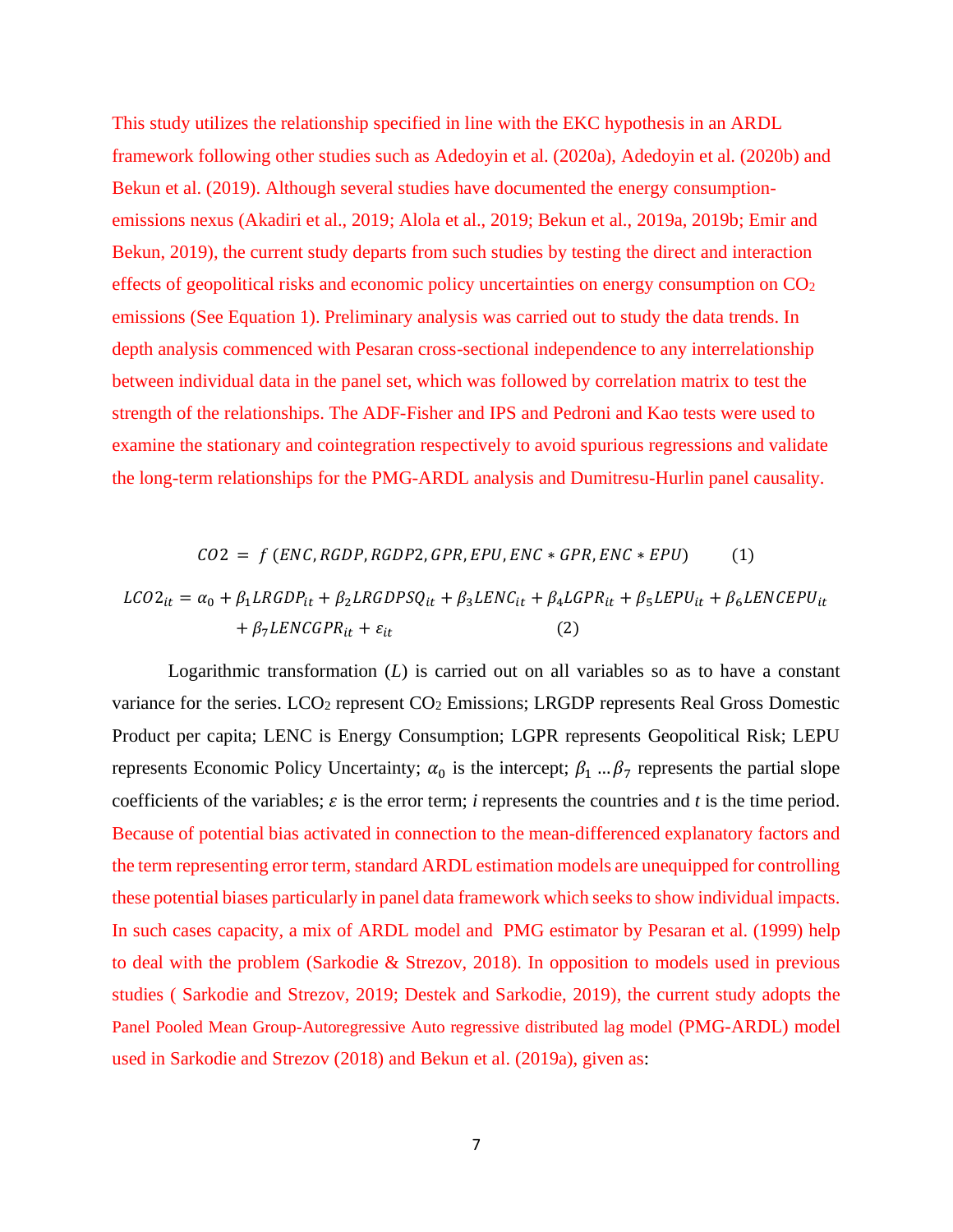$$
\Delta L y_{it} = \emptyset_i E C T_{it} + \sum_{j=0}^{q-1} \Delta L x_{it-j} \beta_{ij} + \sum_{j=1}^{p-1} \psi_{ij} \Delta L x_{it-j} + \varepsilon_{it}
$$
(3)  
 
$$
E C T_{it} = y_{it-1} - X_{it} \theta
$$
(4)

In both equations (3) and (4), y stands for the explained variable (i.e. LCO2), X is the vector for the list of explanatory variables (i.e. ENC, RGDP, GPR, EPU) all of which have the same lag q which runs across all the individual 10 countries *i* in time *t*. The difference operator is captured by Δ, while  $\theta$  stands for coefficient of the long run which yields estimates of  $\beta$  and  $\psi$  at convergence. Apart from conducting descriptive statistical analysis, three important pre- and post- estimation diagnostics are carried out: (i) Both Im et al. (2003) and Fisher ADF tests for stationarity among the series (ii) Analysis of cointegration as well as long run relationship following Pesaran et. al. (1999) (iii) The recent Dumitrescu and Hurlin (2012) causality tests

### **3. Results and Discussion**

The primary attributes of the natural log of  $CO<sub>2</sub>$ , real gross domestic product, energy consumption, geopolitical risks and economic policy uncertainty are reported in Table 2. Of all the ten countries considered, Israel has the highest average economic growth, followed by Saudi Arabia, Russia and Brazil. China takes the lead in terms of average carbon dioxide emission while Israel records the lowest average value. The ten countries share similar average geopolitical risk.

Meanwhile, a close look at the result reveals a high level of EPU in China, Saudi Arabia and India. For group summary statistics, the real gross domestic product has the highest average value of 8.81, while economic policy uncertainty has a negative average value of 2.94. Except for carbon dioxide emission and energy consumption that exhibit higher mean dispersion of 1.24 and 1.20, respectively, other variables show lower variability. Expectedly, the real gross domestic product has the highest maximum value, while economic policy uncertainty recorded the lowest minimum value.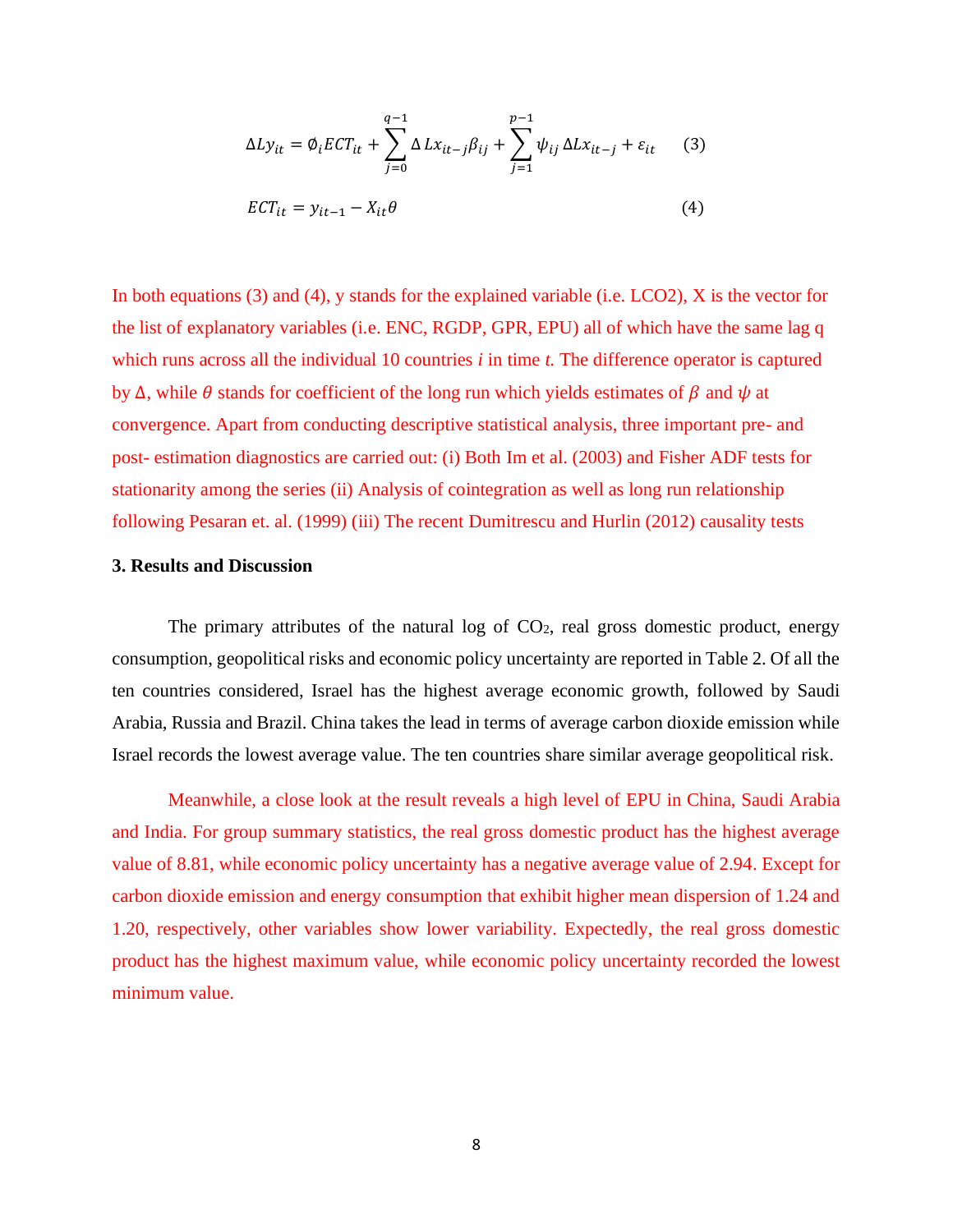| Individual Country Mean $(1996 - 2017)$ |                  |                                          |             |             |             |
|-----------------------------------------|------------------|------------------------------------------|-------------|-------------|-------------|
|                                         | LCO <sub>2</sub> | <b>LRGDP</b>                             | <b>LENC</b> | <b>LGPR</b> | <b>LEPU</b> |
| <b>Brazil</b>                           | 5.89             | 9.21                                     | 5.42        | 4.56        | $-2.60$     |
| China                                   | 8.68             | 8.07                                     | 7.50        | 4.61        | $-4.06$     |
| India                                   | 7.21             | 7.04                                     | 6.09        | 4.49        | $-3.47$     |
| Israel                                  | 4.19             | 10.28                                    | 3.08        | 4.49        | $-2.89$     |
| Russia                                  | 7.31             | 9.08                                     | 6.48        | 4.64        | $-2.71$     |
| Saudi Arabia                            | 5.96             | 9.87                                     | 5.12        | 4.60        | $-3.55$     |
| South Africa                            | 5.98             | 8.82                                     | 4.73        | 4.51        | $-2.56$     |
| Turkey                                  | 5.53             | 9.22                                     | 4.55        | 4.72        | $-2.38$     |
| Ukraine                                 | 5.69             | 7.84                                     | 4.81        | 4.66        | $-2.60$     |
| Venezuela                               | 5.01             | 8.72                                     | 4.30        | 4.50        | $-2.66$     |
|                                         |                  | Group Summary Statistics $(1996 - 2017)$ |             |             |             |
| Variable                                | Obs.             | Mean                                     | Std. Dev.   | Min         | Max         |
| LCO <sub>2</sub>                        | 220              | 6.14                                     | 1.24        | 3.98        | 9.13        |
| <b>LRGDP</b>                            | 220              | 8.81                                     | 0.96        | 6.57        | 10.44       |
| <b>LENC</b>                             | 220              | 5.21                                     | 1.20        | 2.85        | 8.05        |
| <b>LGPR</b>                             | 220              | 4.58                                     | 0.25        | 3.65        | 5.57        |
| <b>LEPU</b>                             | 218              | $-2.94$                                  | 0.85        | $-7.74$     | $-0.87$     |

Table 2. Summary Statistics

### **3.1 Pesaran's Test of Cross-Sectional Independence**

Cross-sectional dependence (CD) test is a very important pre-test that must be conducted in every panel data analysis. This test provides information on whether the individual observations in the dataset are related or not and it gives a clear direction on the co-integration test, unit root test and analytical technique most suitable for the panel data analysis. Pesaran CD test is used to test the conjecture of cross-sectional independence in this study and the result provided in Table 3 shows that the p-value of the CD test statistic exceeds 5%, which implies the absence of CD.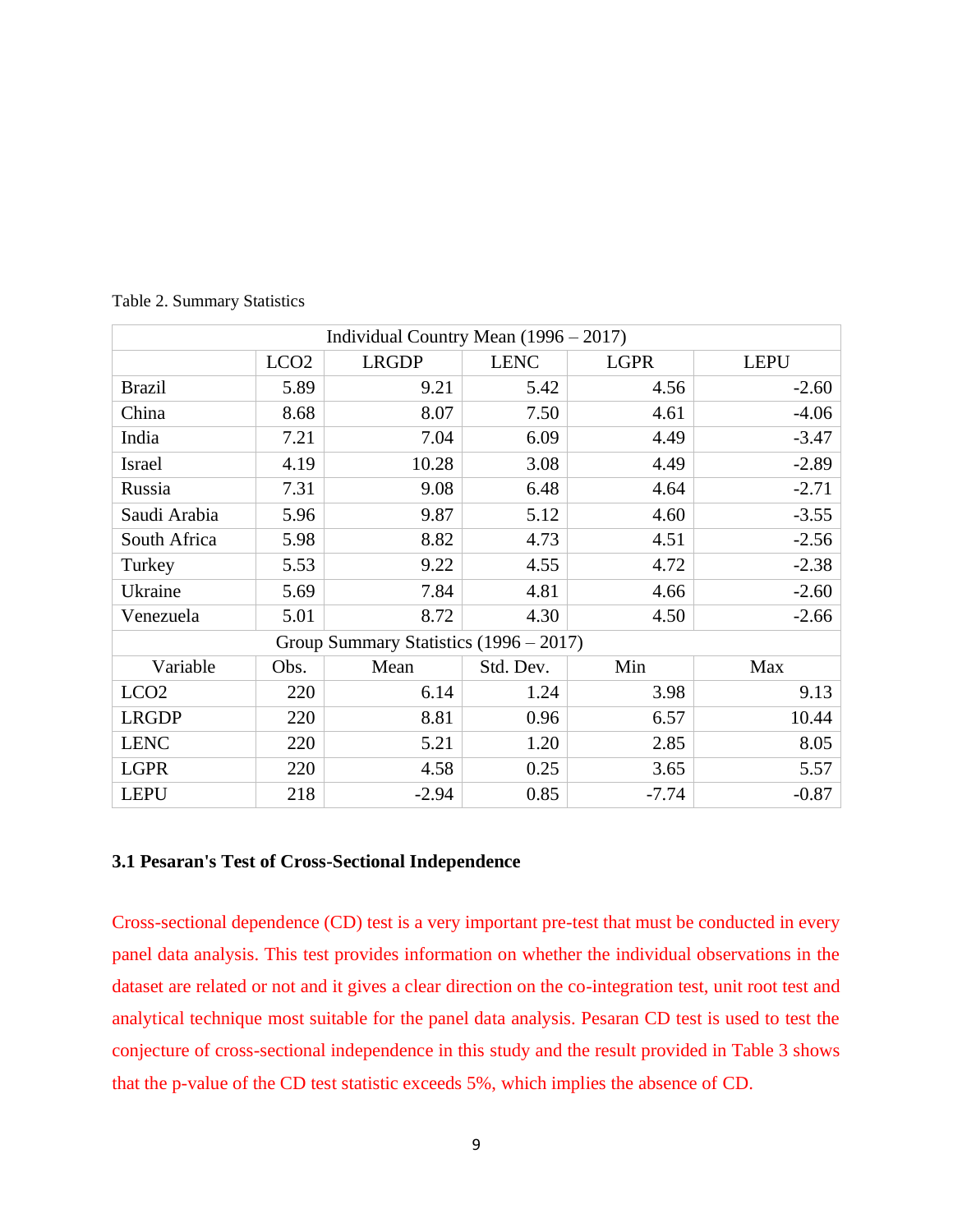#### Table 3. Cross sectional dependency result

| Test                                                                         | <b>Statistic</b> | Prob.  |
|------------------------------------------------------------------------------|------------------|--------|
| Pesaran's test of cross-sectional independence                               | 1.548            | 0.1217 |
| Note. Null hypothesis: cross-sectional independence $(CD \sim (0,1)$ . Prob. |                  |        |

## **3.2 Pearson Correlation Matrix**

Further, the study employs the Pearson correlation matrix to determine the nature and strength of the relationship between the variables (Table 4). Energy consumption is positive and significantly correlated with CO<sub>2</sub> emission while the geopolitical risk is insignificantly related to CO<sup>2</sup> emission. It can be seen that economic growth and policy uncertainty have a significant negative relationship with carbon dioxide emission. Additionally, a thorough inspection of the relationship among the independent variables reveals the absence of multicollinearity problem. This is because the correlation coefficients are below 0.80, which is a rule of thumb.

|                  | LCO <sub>2</sub> | <b>LRGDP</b> | <b>LENC</b>                          | <b>LGPR</b> | <b>LEPU</b>                                                                                      |
|------------------|------------------|--------------|--------------------------------------|-------------|--------------------------------------------------------------------------------------------------|
| LCO <sub>2</sub> |                  |              |                                      |             |                                                                                                  |
|                  |                  |              |                                      |             |                                                                                                  |
| <b>LRGDP</b>     | $-0.4961***$     |              |                                      |             |                                                                                                  |
|                  | 0.0000           |              |                                      |             |                                                                                                  |
| <b>LENC</b>      | $0.9827***$      | $-0.4661***$ |                                      |             |                                                                                                  |
|                  | 0.0000           | 0.0000       |                                      |             |                                                                                                  |
| <b>LGPR</b>      | 0.0654           | 0.0298       | 0.0803                               |             |                                                                                                  |
|                  | 0.3345           | 0.6600       | 0.2354                               |             |                                                                                                  |
| <b>LEPU</b>      | $-0.3605***$     | $0.1759***$  | $-0.3282***$                         | 0.0838      |                                                                                                  |
|                  | 0.0000           | 0.0093       | 0.0000                               | 0.2177      |                                                                                                  |
|                  |                  |              |                                      |             | ***; **; and * connotes a statistical rejection level of normality test statistics at 1%; 5% and |
|                  |                  |              | 10% significance levels respectively |             |                                                                                                  |

Table 4. Result of Pearson correlation matrix

### **3.3 Stationary and Cointegration Tests**

Augmented Dickey-Fuller- Fisher (ADF-Fisher) and Im-Pesaran-Shin (IPS) stationary tests which are suitable for unbalanced panel dataset are used to determine the order at which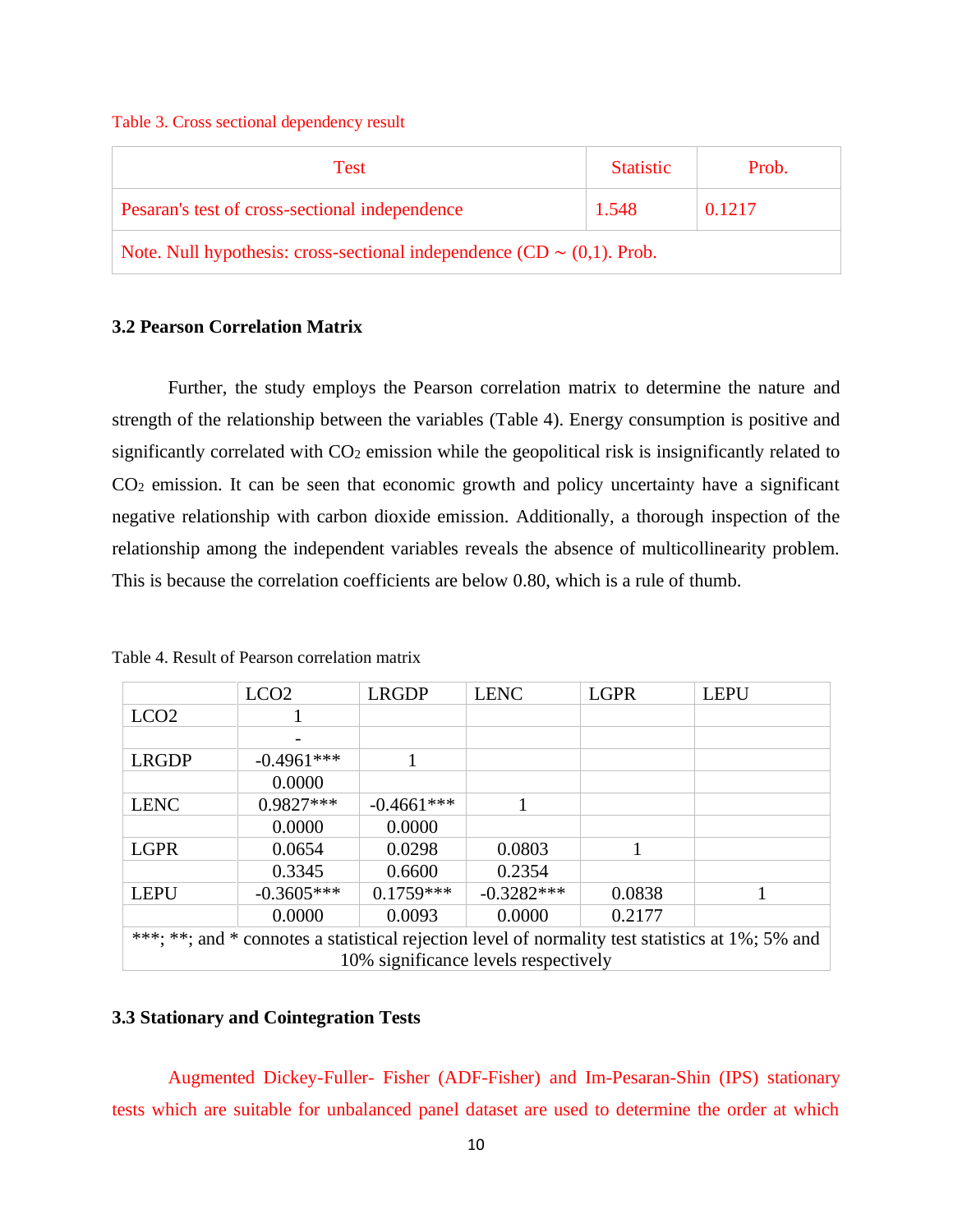carbon dioxide, growth, energy consumption, geopolitical risks, and economic policy uncertainty become stationary. The results of the two tests reported in Table 5 are similar. The IPS and ADF-Fisher reveal that energy consumption, carbon dioxide and economic growth are integrated at first difference while geopolitical risks and economic policy uncertainty are stationary at levels.

| <b>Test</b>      |              | <b>IPS</b>   |              | <b>ADF-FISHER</b> |  |  |
|------------------|--------------|--------------|--------------|-------------------|--|--|
| <b>Variable</b>  | Level        | Δ            | Level        | Δ                 |  |  |
| LCO <sub>2</sub> | $-0.1880$    | $-6.9659***$ | 1.6920       | $-4.9089***$      |  |  |
| <b>LRGDP</b>     | 1.5840       | $-5.2932***$ | 2.6938       | $-4.8173***$      |  |  |
| <b>LENC</b>      | $-0.2484$    | $-6.9089***$ | 2.4327       | $-5.2494***$      |  |  |
| <b>LGPR</b>      | $-4.0715***$ | $-8.0932***$ | $-3.1894***$ | $-8.9931***$      |  |  |
| <b>LEPU</b>      | $-5.4660***$ | $-8.1206***$ | $-4.6299***$ | $-10.9898***$     |  |  |
| <b>LENCGPR</b>   | $-4.6792***$ | $-8.3120***$ | $-2.7463***$ | $-9.8483***$      |  |  |
| <b>LENCEPU</b>   | $-5.3169***$ | $-8.0805***$ | $-4.6457***$ | $-10.7934***$     |  |  |
|                  |              |              |              |                   |  |  |

**Table 5. Results of Unit root tests**

Notes:  $\Delta$  is first difference operator for the model with both trend and intercept at level. Lag length is automatically selected using Akaike information criterion. \*\*\*, \*\* and \* represents a rejection of the null hypothesis of "unit root" at the 1%, 5% and 10% levels of significance respectively.

Having established the order of stationarity, Pedroni cointegration test is utilized to validate if the variables for cointegration. The p-value of the Kao cointegration t-static is less than 5%. This authenticates the result of the Pedroni cointegration test.

|  |  |  |  | Table 6. Results of Pedroni and Kao cointegration tests |  |
|--|--|--|--|---------------------------------------------------------|--|
|--|--|--|--|---------------------------------------------------------|--|

| <b>Statistic</b>           | <b>Statistic</b>           | Prob        |
|----------------------------|----------------------------|-------------|
|                            | Pedroni cointegration test |             |
| <b>Panel v-Statistic</b>   | $-0.1181$                  | 0.4529      |
| <b>Panel Rho-Statistic</b> | 0.2025                     | 0.5802      |
| <b>Panel PP-Statistic</b>  | $-2.49$                    | $0.0063***$ |
| <b>Panel ADF-Statistic</b> | $-2.27$                    | $0.0116***$ |
| <b>Group Rho-Statistic</b> | 1.391                      | 0.9178      |
| <b>Group PP-Statistic</b>  | $-2.098$                   | $0.0179***$ |
| <b>Group ADF-Statistic</b> | $-1.784$                   | $0.0372***$ |
|                            | Kao cointegration test     |             |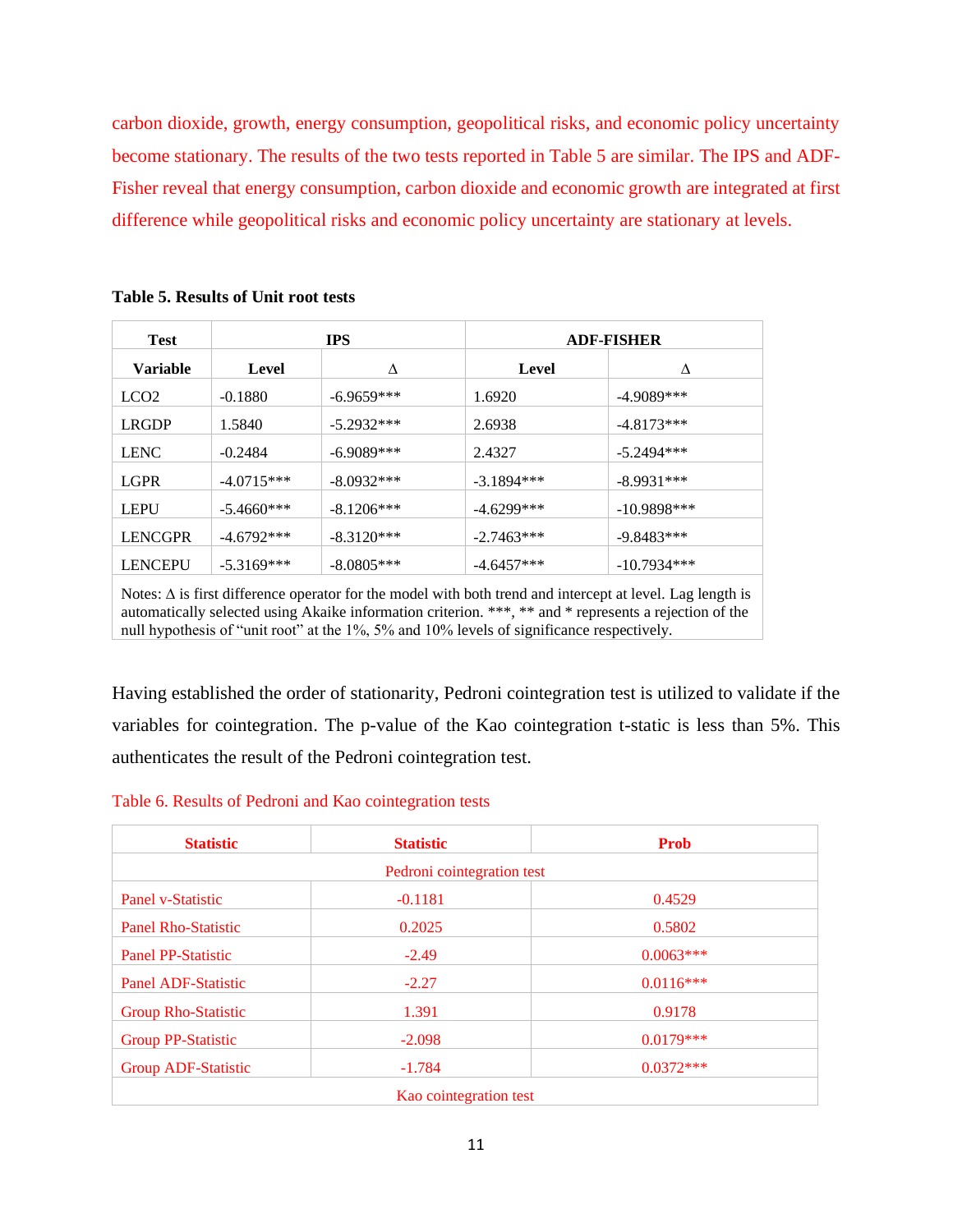|                                                                                                               | t-Stat | Prob.       |  |  |  |  |  |
|---------------------------------------------------------------------------------------------------------------|--------|-------------|--|--|--|--|--|
| <b>ADF</b>                                                                                                    | 2.4060 | $0.0081***$ |  |  |  |  |  |
| Notes: Dependent variable = $CO2$ Emissions. v, rho, PP, ADF statistics are measured using Pedroni (2004,     |        |             |  |  |  |  |  |
| 1999). p values are given in parentheses. $PP =$ Phillips-Perron; $ADE =$ Augmented Dickey-Fuller. *** and ** |        |             |  |  |  |  |  |
| represents a statistical rejection level of the null of no cointegration at 1% and 5% significance level      |        |             |  |  |  |  |  |
| respectively.                                                                                                 |        |             |  |  |  |  |  |

#### **3.4 Results of PMG-ARDL**

The study reports results of PMG-ARDL, although results of MG-ARDL was also carried out with Hausman test to decide on which model to adopt. The choice of PMG is reasonable since it assumes the long-run slope coefficient to be identical and allows for other coefficient to differ across sections as against MG-ARDL (See appendix for the results) which accounts for heterogeneity in all coefficient (Pesaran and Smith, 1995). The results of the PMG-ARDL (1,1,1,1,1) for the three models provided in Table 7 are similar for the error correction term in terms of significance, size and sign. The values of the error correction term for the three models are positive, less than one and significant at 1%. The resultant effect of this finding is that in the case of structural change or shock, about 43%, 36% and 45% of the disequilibrium of the first, second, and third model respectively diverge rather than converge to the long-run equilibrium.

The first model displays in the short run, real gross domestic product is not significant. However, one percent increase in the real gross domestic product in the long run significantly worsens the environmental quality by 0.201%. The findings of this research is similar to that of Adams & Nsiah (2019) and Adams & Klobodu (2018) in Sub-Saharan African countries and selected African countries respectively as well as the findings of Belaïd and Zrelli (2019) and Waqih et al. (2019) for Mediterranean countries and South Asian Association for Regional Cooperation (SAARC) region respectively. This suggests that a boom in economic activities will degrade the environment of the resource-rich countries. However, the result contradicts the work of Shahbaz et al. (2019) for Vietnam. The lack of unanimity in the result could be attributed to the difference in the scope of the study

The square of real gross domestic deteriorates the environmental quality in the short-run, though it significantly decreases  $CO<sub>2</sub>$  emission by 0.02% in the long-run which is less than the 0.03% damage done to the environment the short-run. This finding lends credence to Waqih et al.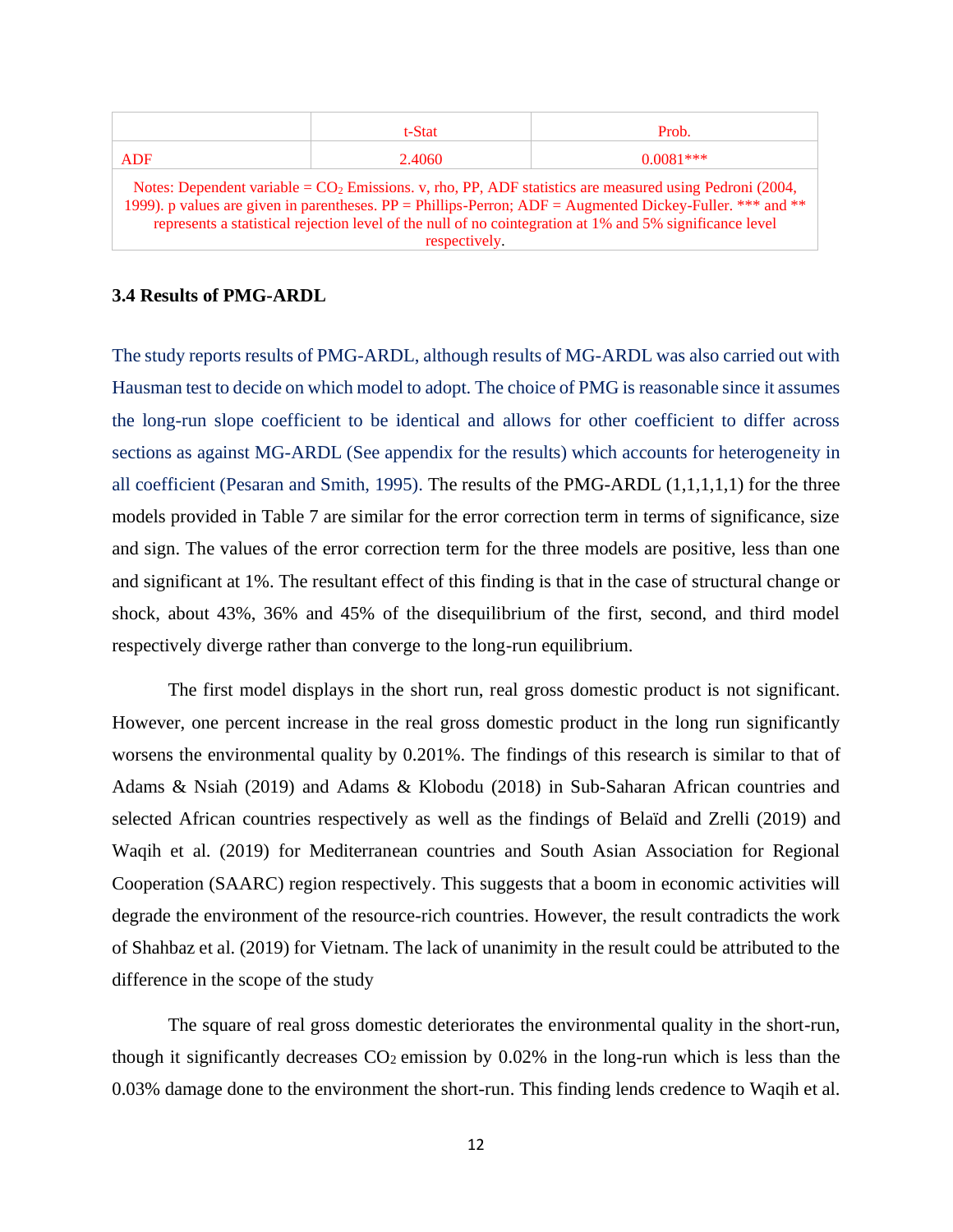(2019), who reported a significant negative relationship between the square of economic growth and CO2 emission in SAARC region. Furthermore, the result shows that the prediction of the Environmental Kuznets Curve is constant in the long-run while the U-shape curve is prevalent in the short-run. The implication of the U-shape is that environmental degradation decreases at the early stages of economic boom and increases after the turning point (Shahbaz et al., 2019).

For energy consumption, there is a linear relationship such that carbon dioxide emission increases significantly by 1% for every 1% increase in energy consumption both in the short- and long-run, *ceteris paribus*. This implies that irrespective of the energy efficiency policy pursued by the resource-rich but crisis-prone economies in the short- and long-run, energy consumption

| <b>VARIABLES</b> | Model 1      | Model 2      | Model 3      |            | <b>Sensitivity Analysis</b> |
|------------------|--------------|--------------|--------------|------------|-----------------------------|
|                  |              | Short run    |              |            |                             |
| $ECT (-1)$       | $0.430***$   | $0.366***$   | $0.448***$   | $0.345***$ | $0.442***$                  |
|                  | (0.131)      | (0.107)      | (0.135)      | (0.131)    | (0.138)                     |
| <b>LRGDP</b>     | $-0.0818$    | $-0.700$     | 0.640        | $-0.639$   | 1.566                       |
|                  | (5.773)      | (5.441)      | (6.363)      | (5.765)    | (5.935)                     |
| <b>LRGDPSQ</b>   | 0.0250       | 0.0574       | $-0.0173$    | 0.0641     | $-0.0640$                   |
|                  | (0.306)      | (0.288)      | (0.339)      | (0.301)    | (0.314)                     |
| <b>LENC</b>      | $1.020***$   | 1.048***     | $1.000***$   | $1.031***$ | 0.984***                    |
|                  | (0.0573)     | (0.0545)     | (0.0665)     | (0.0564)   | (0.198)                     |
| <b>LGPR</b>      | 0.00428      |              | 0.00362      |            | 0.00308                     |
|                  | (0.00810)    |              | (0.00844)    |            | (0.210)                     |
| <b>LEPU</b>      | 0.00195      | 0.00211      |              | 0.0336     |                             |
|                  | (0.00218)    | (0.00230)    |              | (0.0864)   |                             |
| <b>LENCEPU</b>   |              |              |              | $-0.00798$ |                             |
|                  |              |              |              | (0.0169)   |                             |
| <b>LENCGPR</b>   |              |              |              |            | 0.00542                     |
|                  |              |              |              |            | (0.0490)                    |
|                  |              | Long run     |              |            |                             |
| <b>LRGDP</b>     | $0.201*$     | $0.354**$    | $0.144*$     | 0.615      | $0.158*$                    |
|                  | (0.107)      | (0.177)      | (0.0827)     | (0.441)    | (0.0891)                    |
| <b>LRGDPSQ</b>   | $-0.0184***$ | $-0.0276***$ | $-0.0149***$ | $-0.0336$  | $-0.0156***$                |
|                  | (0.00643)    | (0.0102)     | (0.00499)    | (0.0255)   | (0.00540)                   |
| <b>LENC</b>      | 1.014***     | $1.032***$   | $0.999***$   | $0.951***$ | 0.989***                    |
|                  | (0.0136)     | (0.0178)     | (0.0124)     | (0.0330)   | (0.0454)                    |
| <b>LGPR</b>      | $-0.0345***$ |              | $-0.0320***$ |            | $-0.0406$                   |
|                  | (0.00740)    |              | (0.00625)    |            | (0.0445)                    |
| <b>LEPU</b>      | $0.0116***$  | $0.0112**$   |              | $-0.0350$  |                             |
|                  | (0.00400)    | (0.00459)    |              | (0.0376)   |                             |

**Table 7. Result of PMG-ARDL (1,1,1,1,1)**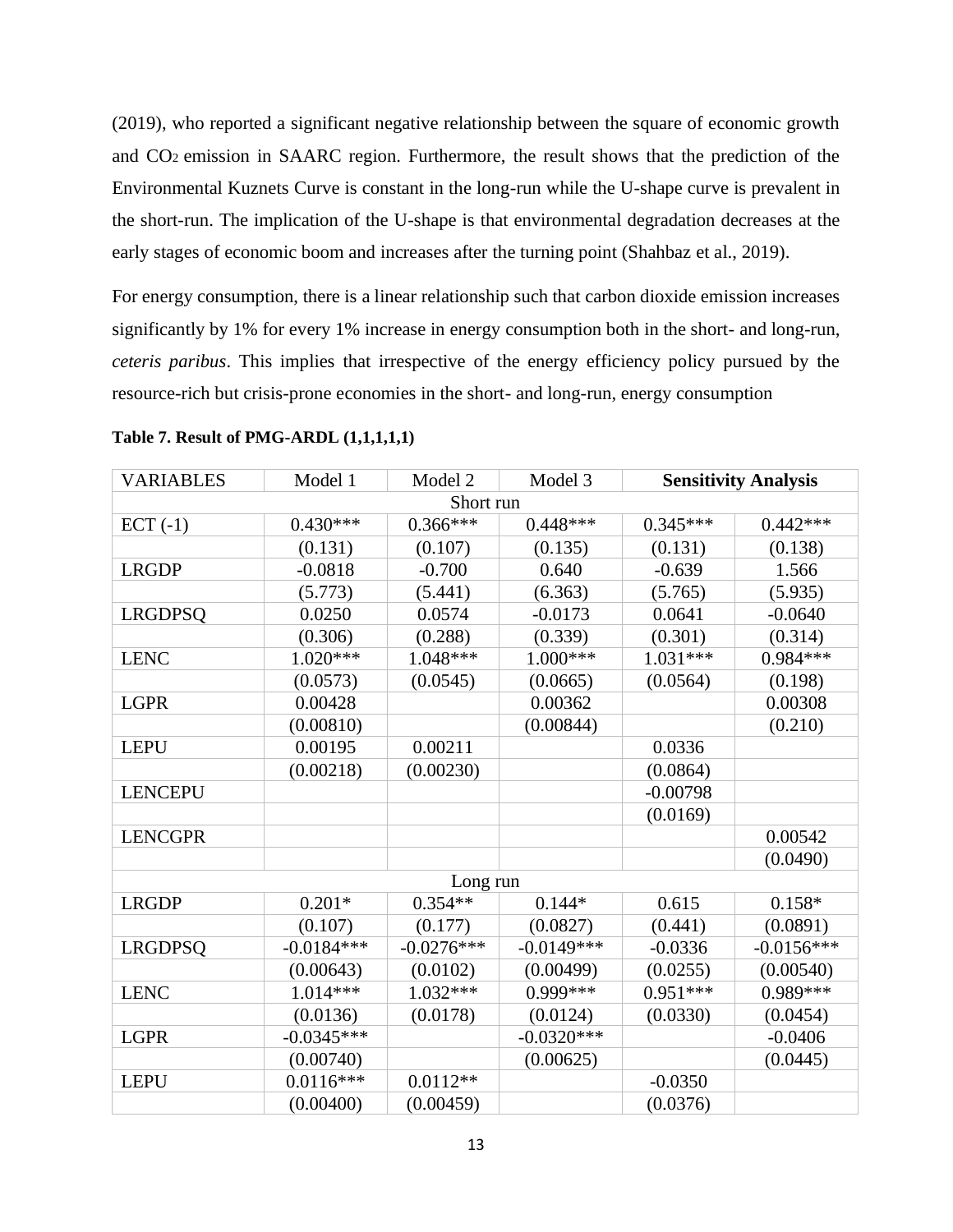| <b>LENCEPU</b>                                                                                                                |             |           |                                             | 0.00934    |             |
|-------------------------------------------------------------------------------------------------------------------------------|-------------|-----------|---------------------------------------------|------------|-------------|
|                                                                                                                               |             |           |                                             | (0.00758)  |             |
| <b>LENCGPR</b>                                                                                                                |             |           |                                             |            | 0.00146     |
|                                                                                                                               |             |           |                                             |            | (0.00903)   |
| Constant                                                                                                                      | $-0.285***$ | $0.0697*$ | $-0.411***$                                 | $0.598***$ | $-0.399***$ |
|                                                                                                                               | (0.0962)    | (0.0385)  | (0.126)                                     | (0.231)    | (0.128)     |
| Note: The fitted model is based on maximum lag 1 as suggested by Akaike information criterion. Standard errors in             |             |           |                                             |            |             |
| parentheses. *** $p<0.01$ , ** $p<0.05$ , * $p<0.1$ represents a statistical rejection level of the null hypothesis of no co- |             |           |                                             |            |             |
|                                                                                                                               |             |           | integration at 1%, 5% and 10% respectively. |            |             |

aggravates environmental quality at the same rate. This finding is in line with large number of empirical studies on the relationship between energy consumption and economic growth. Specifically, the work of Acheampong et al. (2019) for 46 sub-Saharan African countries. Geopolitical risk exerts no significant effect on carbon dioxide emission in the short run. However, the level of geopolitical risk has a significantly negative impact on environmental quality in the long run. Specifically, a 1% increase in geopolitical risks reduces environmental degradation by 0.035%. The implication of this result is that political instability in the resources-rich countries will reduce environmental degradation. This contrasts the *apriori* expectation, but could be explained by the fact that political instability distorts exploration, production, and consumption of of energy resources, which could lead to reduction in carbon dioxide emissions.

Economic policy uncertainty increases emissions of  $CO<sub>2</sub>$  by 0.002% and 0.012% in the short- and long-run respectively, *ceteris paribus*. This is not unexpected as firms' cash-flow, cashholding and external financing have been proven to be negatively affected by economic policy uncertainty which in turn lower energy efficiency innovation and increase the level of carbon emission. It is worthy of note that even though economic policy uncertainty induces carbon dioxide emission, the effect on  $CO<sub>2</sub>$  emission is far less than the effect of energy consumption on  $CO<sub>2</sub>$ emission. In other words, economic policy uncertainty triggers a slight increase in carbon dioxide emission in resource-rich but crisis-prone economies.

The second model shows the result of the analysis when geopolitical risk is excluded from the model. Keeping other variables constant, a 1% increase in economic growth adversely affects the environment by 0.35% in the long run, which supports the findings of Khan et al. (2019). On the contrary, the square of economic growth significantly improves environmental quality by  $0.03\%$  in the long-run, though it exerts an insignificant effect positively on  $CO<sub>2</sub>$  emissions in the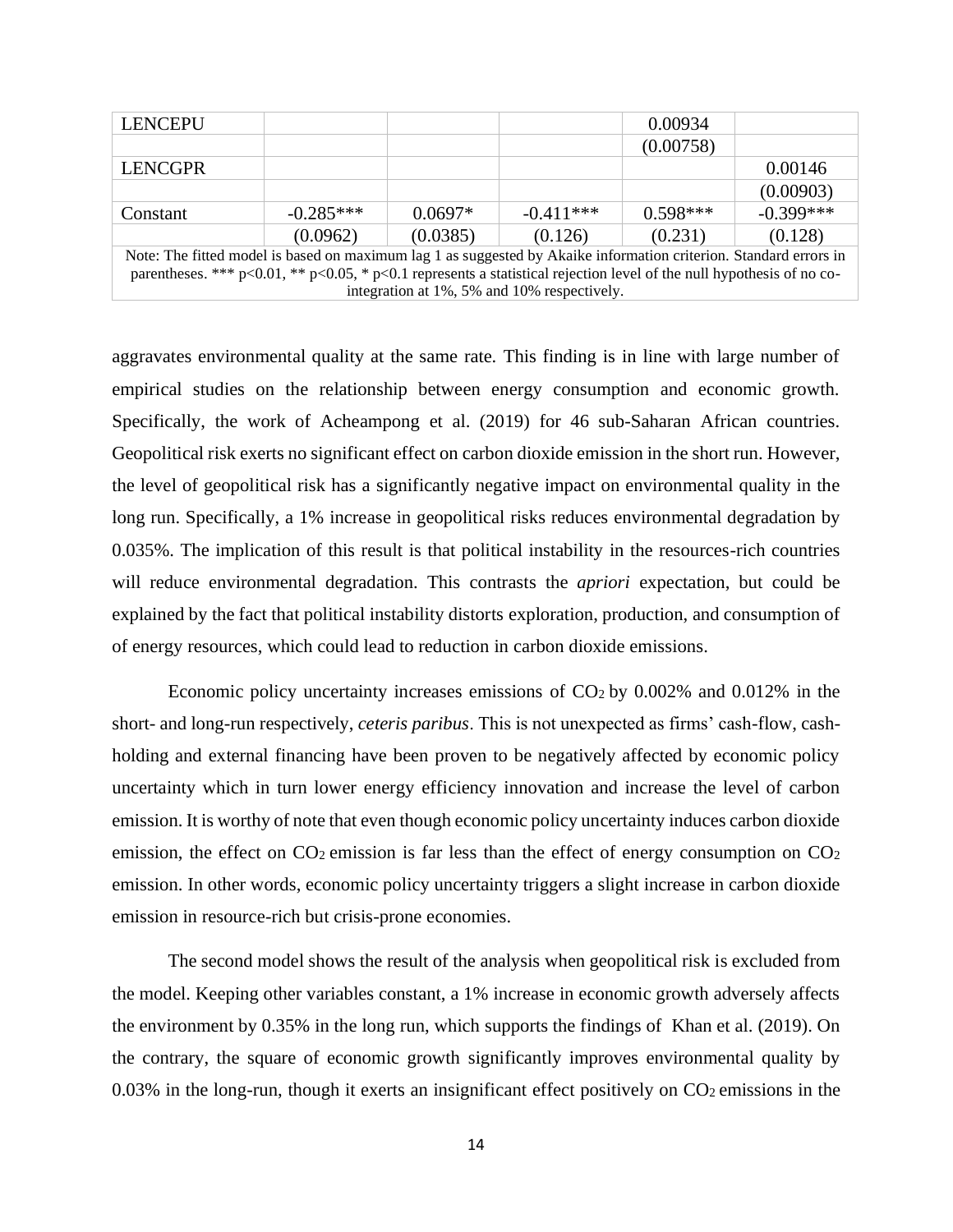short-run. The significant effect of the square of economic growth on  $CO<sub>2</sub>$  emission in the longrun implies that policy makers in the resource-rich countries can address the problem of environmental degradation by formulating policies that promote efficient use of carbon emission materials during the production processes. Like the first model, the second model reveals the existence of Environmental Kuznets Curve in the long-run while the short-run result suggests an inverted U-shape relationship among the variables.

Energy consumption is positive and significant at 1% in the short- and long-run. So, an additional 1% in the level of energy consumption is associated with 1.05% and 1.03% increase in emission in the short- and long-run respectively, holding other factors constant. This suggests that higher energy consumption adversely affected environmental quality in the resource-rich but crisis-prone economies. Hanif et al. (2019), Gorus and Aydin (2019) and Shahbaz et al. (2019) also reported similar results for Asian economies, MENA region, and Vietnam respectively. Furthermore, in the second model, we find that policy uncertainty degrades the environment by 0.002% and 0.011% in the short-run- and long-run, respectively. This clearly shows that exclusion of geopolitical risk from the model does not aggravate the impact of uncertainty in policy on carbon emission.

The result of the third model reveals that economic growth insignificantly increases rather than decreasing carbon emission in the short- and long-run. This finding slightly contrasts the results of the first and second model, which depicts that growth and carbon emission in the short run a negatively related. The square of economic growth enhances environmental quality in the short- and long-run. There is also a slight difference between this finding and the previous models, which indicate a positive relationship between the square of economic activities and carbon emission in the short run. The relationship between geopolitical risk and CO<sub>2</sub> emission is similar to the first model. Geopolitical risk only has a significant positive effect on carbon emission in the long-run, even though the result is also plausible in the short-run. For sensitivity of our variables in the model, we test interaction of EPU with energy consumption as well as and GPR with energy consumption in the selected countries. The results are not different from the earlier findings suggesting that the results are robust.

### **3.5 Dumitrescu and Hurlin Panel Causality**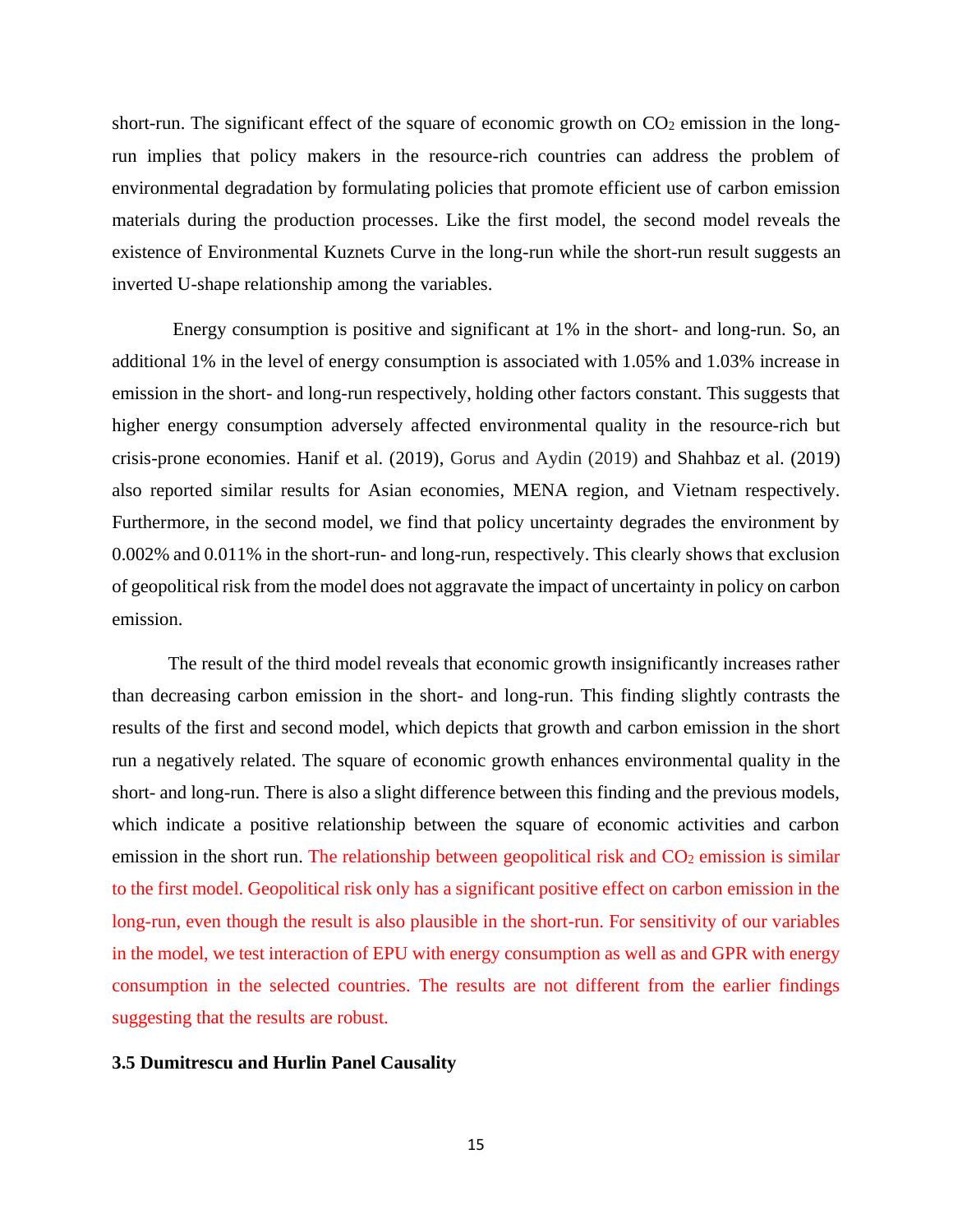The Dumitrescu and Hurlin (2012) panel causality result presented in Table 8 suggest a twoway causal relationship between 1) Growth of the economy and  $CO<sub>2</sub>$  emissions 2) energy consumed and  $CO<sub>2</sub>$  emission 3) economic policy uncertainty and  $CO<sub>2</sub>$  emission 4) economic growth and energy consumed and 5) policy uncertainty and energy consumption. These findings imply that there is a bidirectional relationship between each group of the variables. The feedback relationship between energy consumed and  $CO<sub>2</sub>$  emission support the work of Pata (2018). However, it is contradictory to the work of Liu et al. (2017) and Pandey and Rastogi (2019) who reported a conservational hypothesis from energy consumed and CO<sub>2</sub> emission. Belaïd and Zrelli (2019) and Khan et al (2019) also reported a feedback relationship between energy consumed and CO<sup>2</sup> emission for nine Mediterranean Countries and 193 Countries respectively.

| Null Hypothesis       | W-Stat.     | P-value | Causality flow               |
|-----------------------|-------------|---------|------------------------------|
| $LRGDP \neq$ > $LCO2$ | 3.7579***   | 0.0000  |                              |
| $LCO2 \neq$ > LRGDP   | 4.5956***   | 0.0000  | $LRGDP \leftrightarrow LCO2$ |
| LENC $\neq$ > LCO2    | 5.5847***   | 0.0000  |                              |
| $LCO2 \neq$ > LENC    | 6.9854***   | 0.0001  | LENC $\leftrightarrow$ LCO2  |
| $LGPR \neq$ > $LCO2$  | 0.7118      | 0.5192  |                              |
| $LCO2 \neq$ > LGPR    | 3.5715***   | 0.0000  | $LCO2 \rightarrow LGPR$      |
| $LEPU \neq > LCO2$    | $0.1808*$   | 0.0670  |                              |
| $LCO2 \neq$ > LEPU    | 1.8797**    | 0.0492  | $LEPU \leftrightarrow LCO2$  |
| $LRGDP \neq$ > LENC   | $4.0651***$ | 0.0000  |                              |
| $LENC \neq$ > $LRGDP$ | 3.5816***   | 0.0000  | $LRGDP \leftrightarrow LENC$ |
| $LRGDP \neq$ > LGPR   | 2.4296***   | 0.0014  |                              |
| $LGPR \neq$ > $LRGDP$ | 1.5545      | 0.2150  | $LRGDP \rightarrow LGPR$     |
| $LRGDP \neq$ > LEPU   | $2.0165***$ | 0.0230  |                              |
| $LEPU \neq$ > $LRGDP$ | 1.1528      | 0.7327  | $LRGDP \rightarrow LEPU$     |
| LENC $\neq$ > LGPR    | 3.4537***   | 0.0000  |                              |
| $LGPR \neq$ > LENC    | 0.3775      | 0.1639  | $LENC \rightarrow LGPR$      |
| $LENC \neq$ > $LEPU$  | 1.7999*     | 0.0737  |                              |
| $LEPU \neq > LENC$    | $0.1522*$   | 0.0580  | LENC $\leftrightarrow$ LEPU  |
| LEPU $\neq$ > LGPR    | 1.2642      | 0.5546  |                              |
| $LGPR \neq$ > LEPU    | 1.5582      | 0.2120  | $LEPU \neq LGPR$             |

Table 8. Results of the Dumitrescu and Hurlin (2012) Panel causality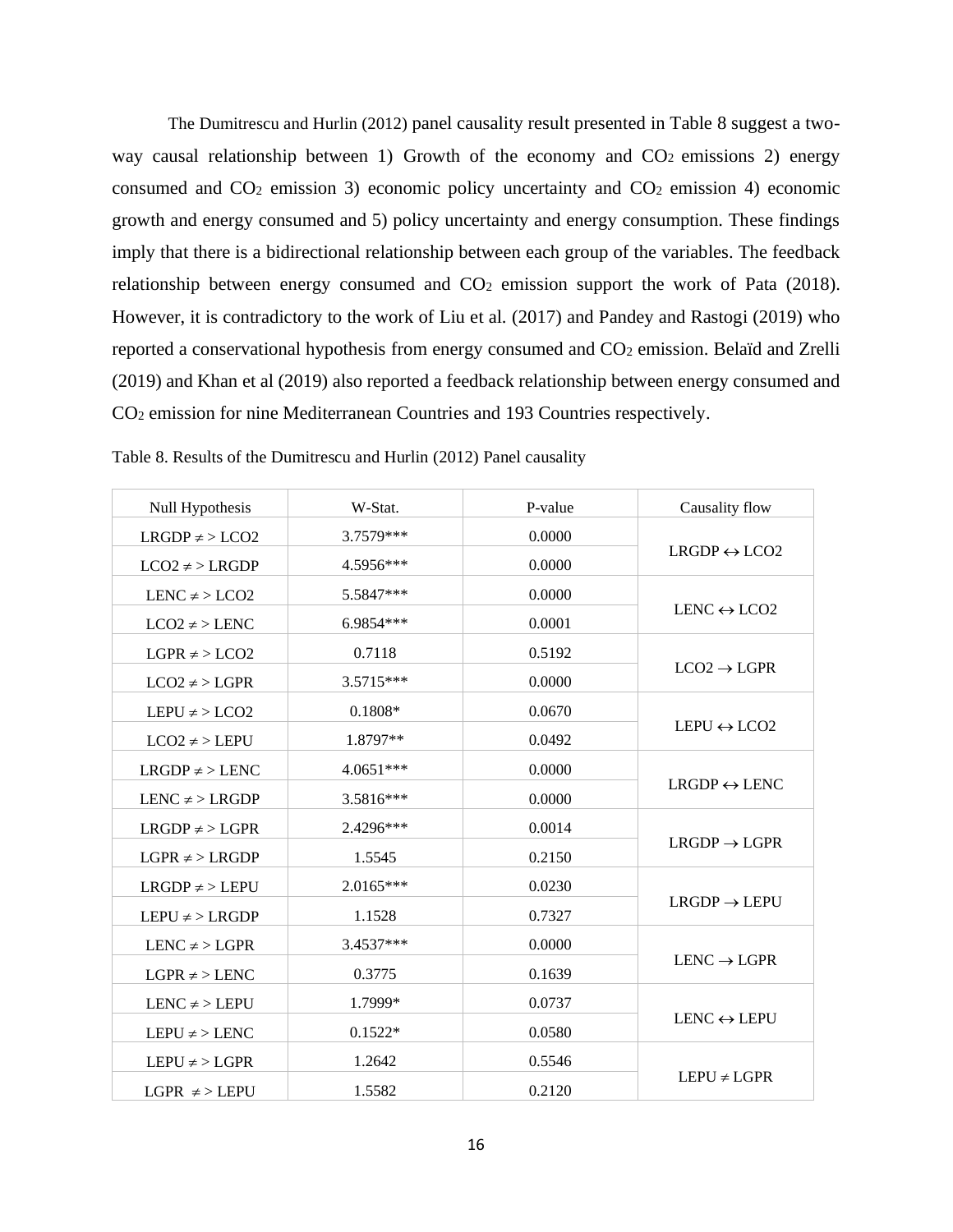Note: \*\*\*, \*\*, \* represent  $0.01,0.05$  and  $0.10$  rejection levels respectively;  $\neq$ ,  $\rightarrow$  and  $\leftrightarrow$  represent No Granger causality, one-way causality and bi-directional causality, respectively

Furthermore, the implication of the bidirectional relationship between economic policy uncertainty (EPU) and carbon emission (CO2) is that policy uncertainty increases firms' cost of production and lower their investment in R&D which in turns limits innovations to reduce carbon emissions. Similarly, poor environmental quality forces the government to formulate environmental-friendly policies which can either limit firms' production capacity or decrease their profits due to higher taxes. The results further display a one-way causality flowing from 1) carbon emissions to geopolitical risk 2) economic growth to geopolitical risk 3) economic growth to economic policy uncertainty 4) energy consumption to geopolitical risk and 5) energy consumption to economic policy uncertainty. No evidence of causality is found between economic policy uncertainty (EPU) and geopolitical risk (GPR). This implies that policy uncertainty has no effect whatsoever on the geopolitical risk.

#### **4. Conclusion and Policy Implications**

This study analyzed the effect of energy consumption, economic policy uncertainty and geopolitical risks on carbon dioxide emissions in resource-rich but crisis-prone economies. The findings of the study based on the Panel Pooled Mean Group-Autoregressive Auto regressive distributed lag model (PMG-ARDL) suggest that energy consumption and economic growth trigger carbon emissions. Additionally, there is a significant association between economic uncertainties and  $CO<sub>2</sub>$  emissions in the long-run, while this relationship is negative for geopolitical risks. This implies that higher levels of economic policy uncertainties adversely affect environmental sustainability for countries with higher levels of geopolitical risks.

From the literature reviewed and the findings of the study, three main policy implications are derived. First, is the observation that despite the level of policy uncertainty, political uproar and unrest in the resource rich countries, the result of the preliminary analysis shows that Israel, Saudi Arabia, Russia and Brazil still record high economic growth. The cointegration tests reveal a longrun relationship for all variables and the results of the three models uncover the adverse effect of energy consumed on CO<sup>2</sup> emission in the short- and long-run. These findings are consistent with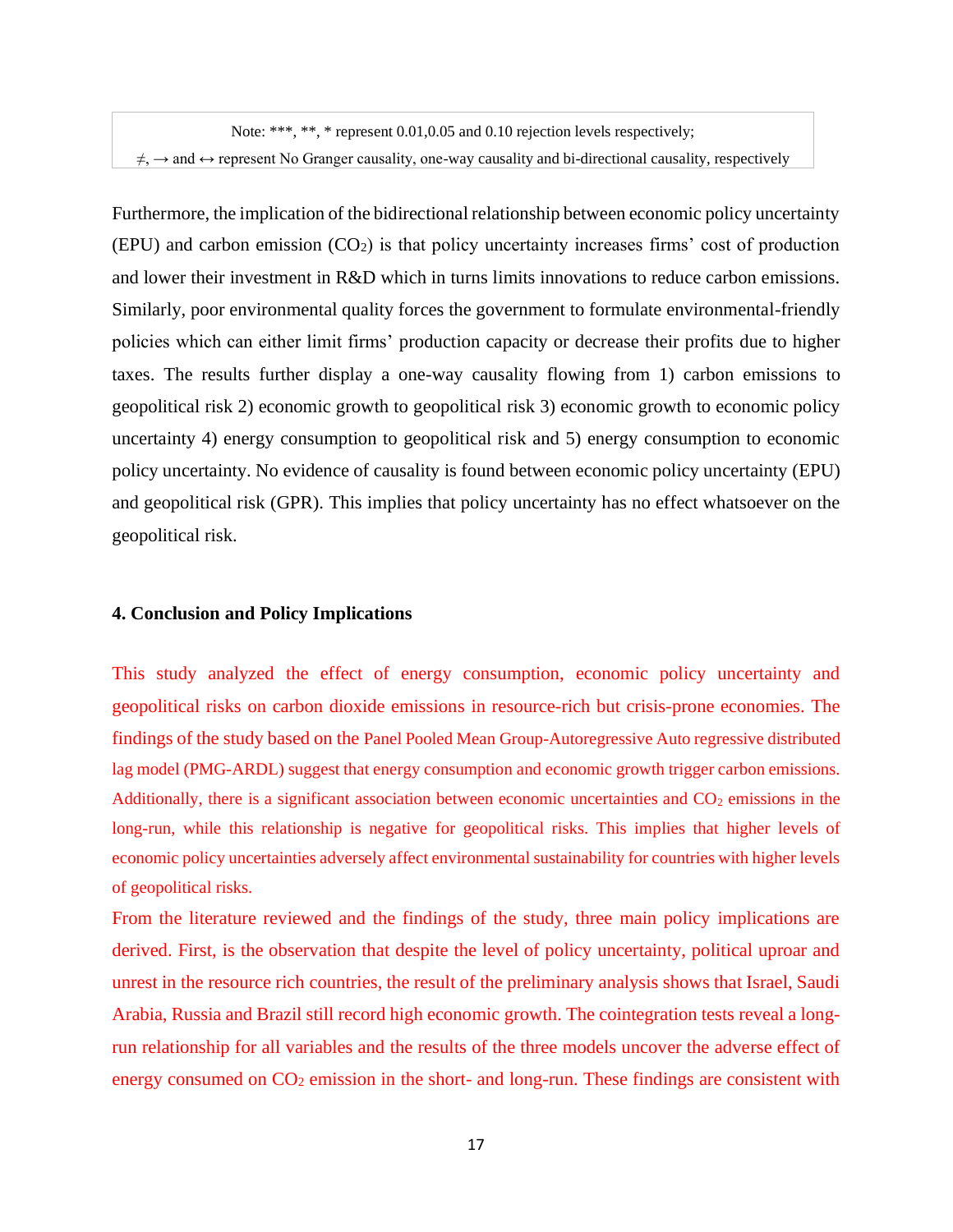those of Alam et al. (2016), Sarkodie et al. (2020) and Sharif et al. (2019) as the improvement in incomes is associated with a higher standard of living and the demand for more energy consuming products with high carbon dioxide emissions. Accordingly, to reduce carbon dioxide emissions, the government of the countries concerned should be encouraged to promote the use of renewable energy or clean energy sources (Qiao et al. 2019; Sharif et al., 2019). This will require high level of investment in R&D development to promote the necessary technologies for the development and design of more efficient energy systems to reduce environmental pollution and ensure that growth does not occur at the expense of the environment.

Second, economic policy uncertainty aggravates carbon dioxide emission in the resource-rich but crisis-prone economies. This does not come as a surprise as economic policy uncertainty deters capital investment in energy-efficient machinery (and appliances) and innovation capable of reducing carbon emissions. It is therefore reasonable for the countries to promote economic policy that encourages innovation and stimulate capital investment in energy efficiency equipment or appliances. Finally, political uproar and unrest should be adequately addressed most notably in the short-run because geopolitical risks have an adverse effect on  $CO<sub>2s</sub>$  emission in the short-run.

Third, related to the second point is the principle that policy makers are plagued by uncertainty in such a process, which makes it difficult for them to come up workable solutions. Thus, ignoring uncertainty could lead to mis-specification or quantification of the energy consumption –carbon dioxide relationship. In such a case, undue actions may bring about irreversible investment and thus negatively affect the intended decision-making process in the long-term. For instance, overestimation of the uncertainty deters the incentive to invest in low-carbon projects, and hence heightens the risk of locking into existing fossil-fuel-based economy structure. However, underestimation of the uncertainty can squander the chance for an early-mover advantage, which could lay the foundation for stronger and potentially more sustainable growth (Guo et al., 2019; Workman et al., 2020). It is therefore recommended that evaluation of environmental policy should always take into account economic policy uncertainty to provide more robust information for climate policy oriented towards reducing  $CO<sub>2</sub>$  emissions.

Finally, consistent with Contreras and Platania (2019) and Workman et al.'s (2020) studies, future research should focus on examining the various types of uncertainty in terms of the risk,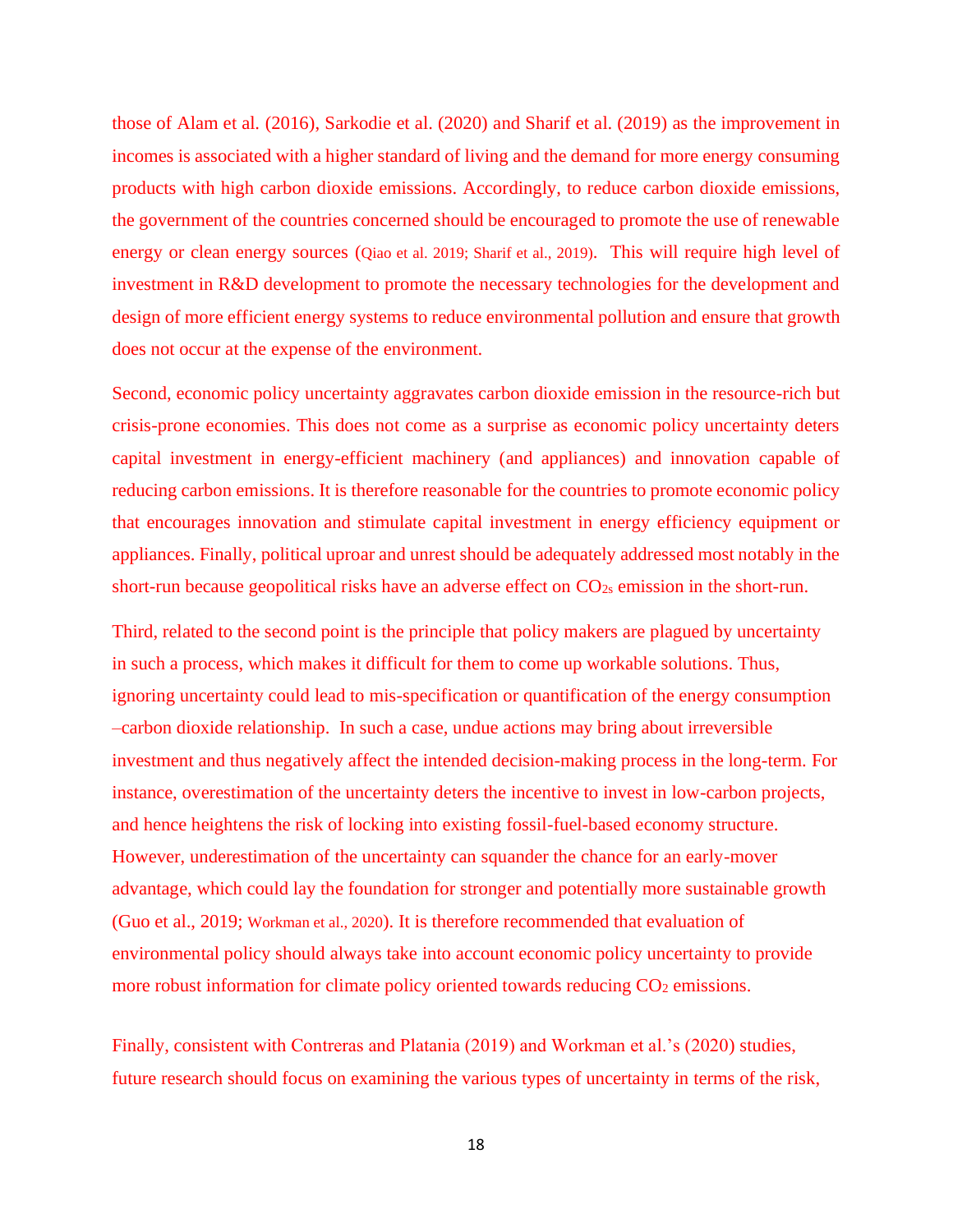ambiguity and mis-specification and quantify them appropriately and more importantly their differential effects, if any, to provide evidence informed climate policy and avoid flawed environmental policy advice.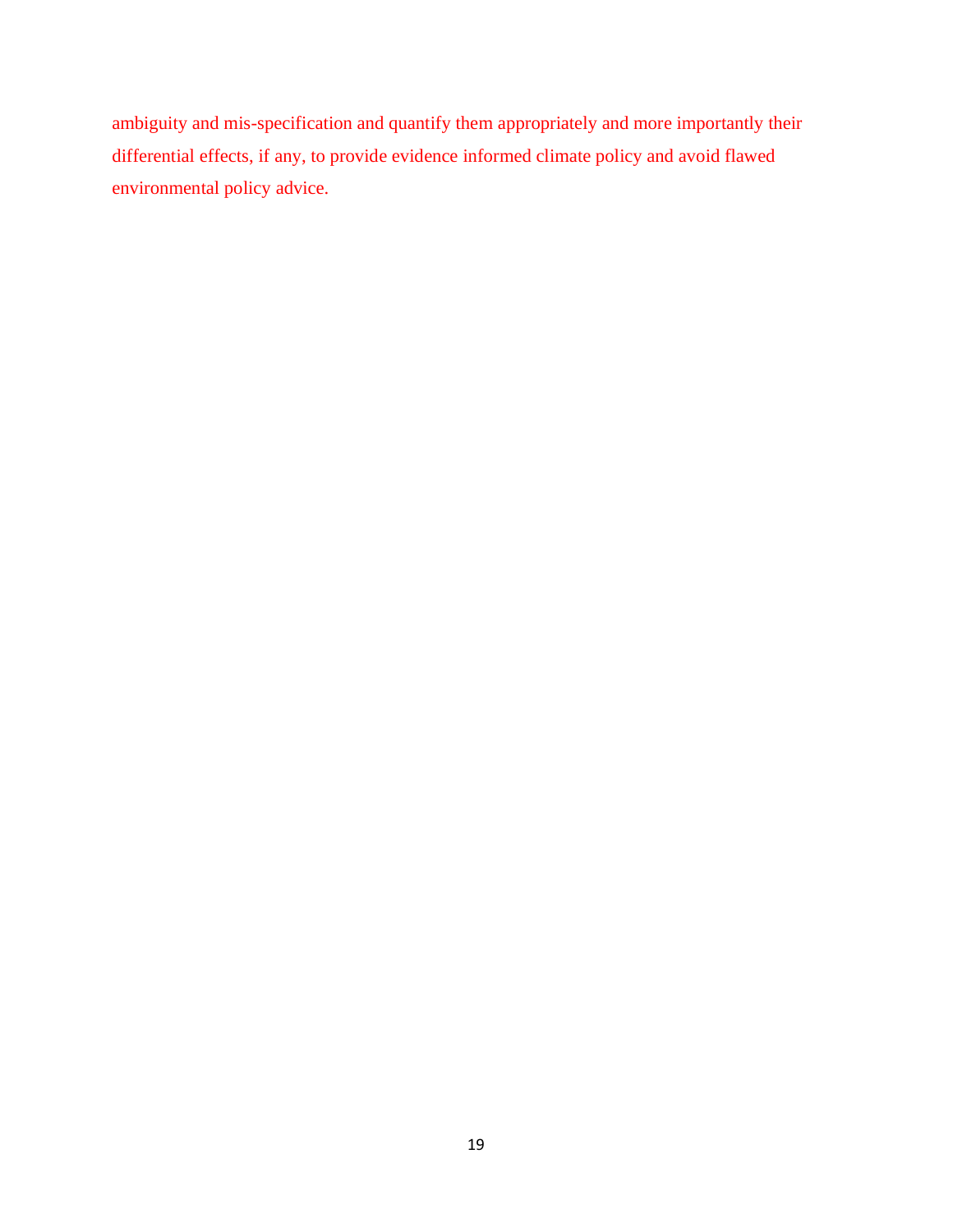## **References**

- 1. Acheampong, A.O., Adams, S., Boateng, E., 2019. Do globalization and renewable energy contribute to carbon emissions mitigation in Sub-Saharan Africa? *Sci. Total Environ.* 677, 436–446. https://doi.org/10.1016/j.scitotenv.2019.04.353
- 2. Adams, S., Klobodu, E.K.M., 2018. Financial development and environmental degradation: Does political regime matter? J. Clean. Prod. 197, 1472–1479. https://doi.org/10.1016/j.jclepro.2018.06.252
- 3. Adams, S., Nsiah, C., 2019. Reducing carbon dioxide emissions; Does renewable energy matter? Sci. Total Environ. 693, 133288. https://doi.org/10.1016/j.scitotenv.2019.07.094
- 4. Adedoyin, F.F., Gumede, I.M., Bekun, V.F., Etokakpan, U.M., Balsalobre-lorente, D., 2020. Modelling coal rent , economic growth and CO 2 emissions : Does regulatory quality matter in BRICS economies ? Sci. Total Environ. 710, 136284. https://doi.org/10.1016/j.scitotenv.2019.136284
- 5. Adedoyin, F.F., Alola, A.A., Bekun, F.V., 2020a. An assessment of environmental sustainability corridor: The role of economic expansion and research and development in EU countries. Sci. Total Environ. 713, 136726. https://doi.org/10.1016/j.scitotenv.2020.136726
- 6. Afzali, S. F., Cotton, J. S., & Mahalec, V. (2020). Urban community energy systems design under uncertainty for specified levels of carbon dioxide emissions. *Applied Energy*, *259*, 114084.
- 7. Ahir, H., Bloom, N., Furceri, D., 2018. The World Uncertainty Index. SSRN Electron. J. https://doi.org/10.2139/ssrn.3275033
- 8. Ahmad, M., Khan, Z., Rahman, Z. U., Khattak, S. I., & Khan, Z. U. (2019). Can innovation shocks determine CO2 emissions (CO2e) in the OECD economies? A new perspective. *Economics of Innovation and New Technology*, 1-21.
- 9. Akadiri, S. Saint, Bekun, F.V., Sarkodie, S.A., 2019. Contemporaneous interaction between energy consumption, economic growth and environmental sustainability in South Africa: What drives what? *Sci. Total Environ.* 686, 468–475. https://doi.org/10.1016/j.scitotenv.2019.05.421
- 10. Alam, M. M., Murad, M. W., Noman, A. H. M., & Ozturk, I. (2016). Relationships among carbon emissions, economic growth, energy consumption and population growth: Testing Environmental Kuznets Curve hypothesis for Brazil, China, India and Indonesia. *Ecological Indicators*, *70*, 466- 479.
- 11. Alam, M. R., & Istiak, K. (2019). Impact of US policy uncertainty on Mexico: Evidence from linear and nonlinear tests. *The Quarterly Review of Economics and Finance*.
- 12. Al-Thaqeb, S. A., & Algharabali, B. G. (2019). Economic policy uncertainty: A literature review. *The Journal of Economic Asymmetries*, *20*, e00133.
- 13. Al-Thaqeb, S., Javadi, S., & Mollagholamali, M. (2019). Economic Policy Uncertainty and Corporate Cash Holdings: An International Evidence. *Available at SSRN 3420118*.
- 14. Alola, A.A., Bekun, F.V., Sarkodie, S.A., 2019. Dynamic impact of trade policy, economic growth, fertility rate, renewable and non-renewable energy consumption on ecological footprint in Europe. Sci. Total Environ. 685, 702–709. https://doi.org/10.1016/j.scitotenv.2019.05.139
- 15. Bekun, F.V., Alola, A.A., Sarkodie, S.A., 2019a. Toward a sustainable environment: Nexus between CO2 emissions, resource rent, renewable and nonrenewable energy in 16- EU countries. Sci. Total Environ. 657, 1023–1029. https://doi.org/10.1016/j.scitotenv.2018.12.104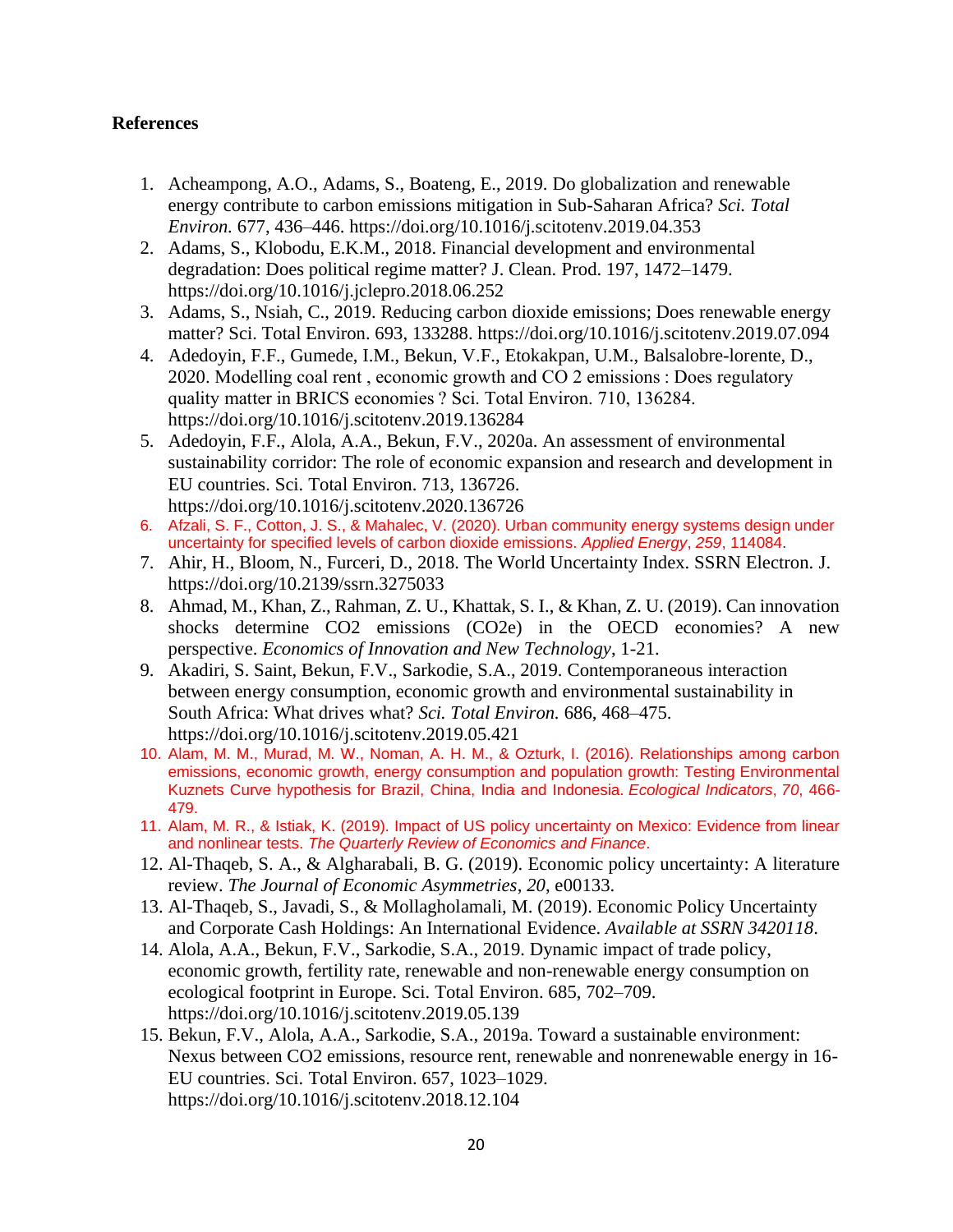- 16. Bekun, F.V., Emir, F., Sarkodie, S.A., 2019b. Another look at the relationship between energy consumption, carbon dioxide emissions, and economic growth in South Africa. Sci. Total Environ. 655, 759–765. https://doi.org/10.1016/j.scitotenv.2018.11.271
- 17. Belaïd, F., Zrelli, M.H., 2019. Renewable and non-renewable electricity consumption, environmental degradation and economic development: Evidence from Mediterranean countries. *Energy Policy* 133, 110929. https://doi.org/10.1016/j.enpol.2019.110929
- 18. BP, 2019. Full report BP Statistical Review of World Energy 2019.
- 19. Brock, W. A., & Hansen, L. P. (2018). Wrestling with uncertainty in climate economic models. *University of Chicago, Becker Friedman Institute for Economics Working Paper*, (2019-71).
- 20. Caldara, D., Iacoviello, M., 2018. Measuring Geopolitical Risk, International Finance Discussion Paper. https://doi.org/10.17016/ifdp.2018.1222
- 21. Chen, L., & Kettunen, J. (2017). Is certainty in carbon policy better than uncertainty?. *European Journal of Operational Research*, *258*(1), 230-243
- 22. Contreras, G., & Platania, F. (2019). Economic and policy uncertainty in climate change mitigation: The London Smart City case scenario. *Technological Forecasting and Social Change*, *142*, 384-393.
- 23. Das, D., Kannadhasan, M., & Bhattacharyya, M. (2019). Do the emerging stock markets react to international economic policy uncertainty, geopolitical risk and financial stress alike?. *The North American Journal of Economics and Finance*, *48*, 1-19.
- 24. Destek, M.A., Sarkodie, S.A., 2019. Investigation of environmental Kuznets curve for ecological footprint: The role of energy and financial development. Sci. Total Environ. 650, 2483–2489. https://doi.org/10.1016/j.scitotenv.2018.10.017
- 25. Dong, K., Dong, X., & Dong, C. (2019). Determinants of the global and regional CO2 emissions: What causes what and where?. *Applied Economics*, *51*(46), 5031-5044.
- 26. Dumitrescu, E.I., Hurlin, C., 2012. Testing for Granger non-causality in heterogeneous panels. Econ. Model. 29, 1450–1460. https://doi.org/10.1016/j.econmod.2012.02.014
- 27. Emir, F., Bekun, F.V., 2019. Energy intensity, carbon emissions, renewable energy, and economic growth nexus: New insights from Romania. Energy Environ. 30, 427–443. https://doi.org/10.1177/0958305X18793108
- 28. Environmental Performance Index (2018).
- 29. Gamso, J. (2018a). Environmental policy impacts of trade with China and the moderating effect of governance. *Environmental Policy and Governance*, *28*(6), 395-405.
- 30. Global Green Economy Index (GGEI)
- 31. Golub, A. (2020). Technological transition and carbon constraints under uncertainty. In *Ancillary Benefits of Climate Policy* (pp. 69-87). Springer, Cham.
- 32. Gorus, M.S., Aydin, M., 2019. The relationship between energy consumption, economic growth, and CO2 emission in MENA countries: Causality analysis in the frequency domain. Energy 168, 815–822. https://doi.org/10.1016/j.energy.2018.11.139
- 33. Guo, J. X., Tan, X., Gu, B., & Qu, X. (2019). The impacts of uncertainties on the carbon mitigation design: Perspective from abatement cost and emission rate. *Journal of Cleaner Production*.
- 34. Hanif, I., Aziz, B., Chaudhry, I.S., 2019. Carbon emissions across the spectrum of renewable and nonrenewable energy use in developing economies of Asia. Renew. Energy 143, 586–595. https://doi.org/10.1016/j.renene.2019.05.032
- 35. Hassan, S., Shabi, S., & Choudhry, T. (2018). *Asymmetry, Uncertainty and International Trade* (No. 2018-24).IEA, 2019. Global Energy & CO2 Status Report 2019 – Analysis -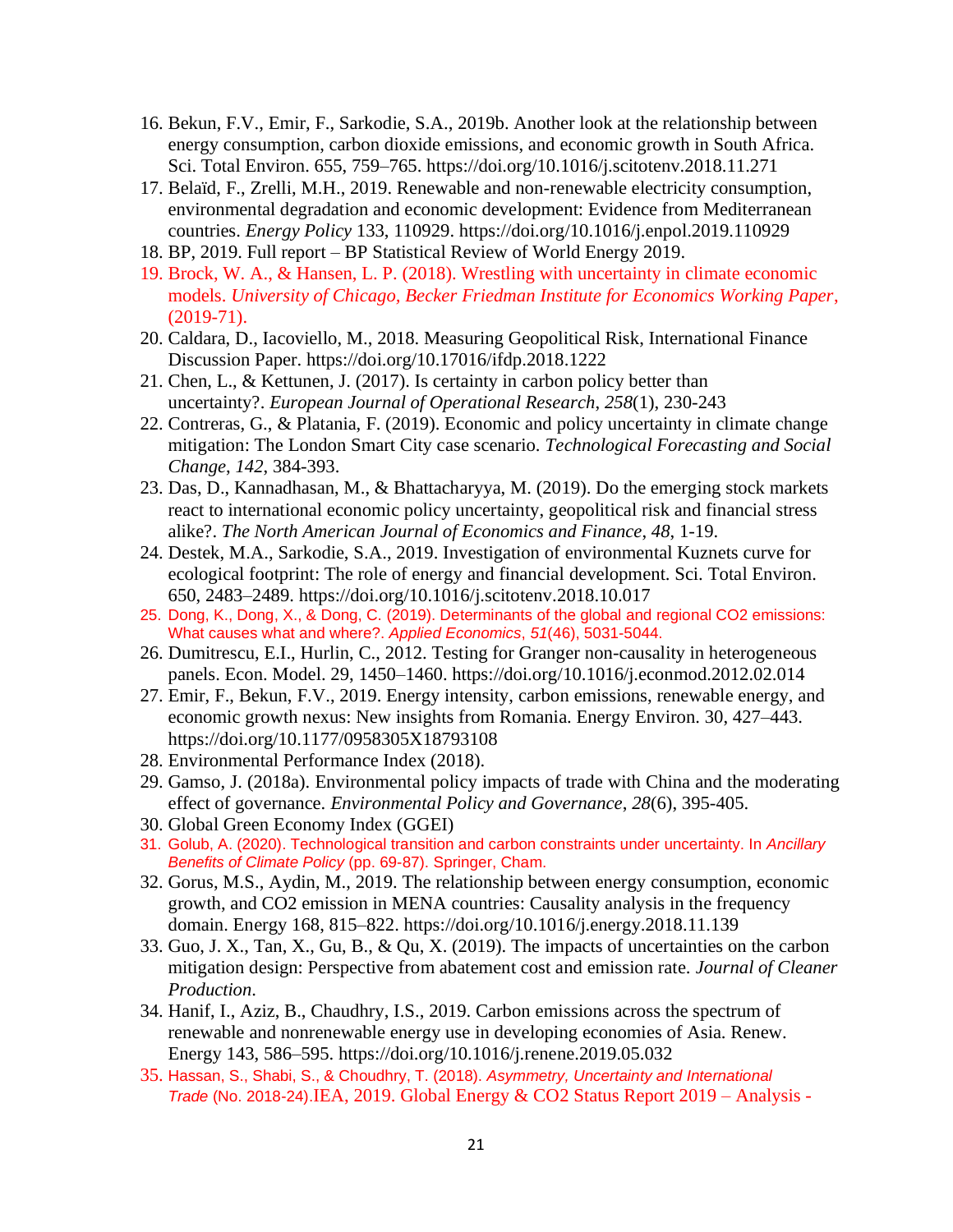IEA.

- 36. IISD, 2019. IISD 2018–2019 annual report.
- 37. Im, K., Pesaran, H., Shin, Y., 2003. Testing for unit roots in heterogeneous panels. J. Econom. 115, 53–74.
- **38. Istiak, K., & Alam, M. R. (2019). Oil prices, policy uncertainty and asymmetries in inflation expectations.** *Journal of Economic Studies***.**
- 39. Jiang, Y., Zhou, Z., & Liu, C. (2019). Does economic policy uncertainty matter for carbon emission? Evidence from US sector level data. *Environmental Science and Pollution Research*, 1-15.
- 40. Kannadhasan, M., & Das, D. (2019). Do Asian emerging stock markets react to international economic policy uncertainty and geopolitical risk alike? A quantile regression approach. *Finance Research Letters*.
- 41. Khan, M.K., Teng, J.Z., Khan, M.I., Khan, M.O., 2019. Impact of globalization, economic factors and energy consumption on CO2 emissions in Pakistan. Sci. Total Environ. 688, 424–436. https://doi.org/10.1016/j.scitotenv.2019.06.065
- 42. Lecuyer, O., & Quirion, P. (2019). Interaction between CO2 emissions trading and renewable energy subsidies under uncertainty: feed-in tariffs as a safety net against overallocation. *Climate Policy*, 1-17.
- 43. Levenko, N. (2020). Perceived uncertainty as a key driver of household saving. *International Review of Economics & Finance*, *65*, 126-145.
- 44. Li, P., Menon, M., Liu, Z., 2019. Green Innovation Under Uncertainty A Dynamic Perspective. SSRN Electron. J. https://doi.org/10.2139/ssrn.3340092
- 45. Liu, X., Zhang, S., Bae, J., 2017. The impact of renewable energy and agriculture on carbon dioxide emissions: Investigating the environmental Kuznets curve in four selected ASEAN countries. J. Clean. Prod. 164, 1239–1247. https://doi.org/10.1016/j.jclepro.2017.07.086
- 46. Mensah, C. N., Long, X., Boamah, K. B., Bediako, I. A., Dauda, L., & Salman, M. (2018). The effect of innovation on CO 2 emissions of OCED countries from 1990 to 2014. *Environmental Science and Pollution Research*, *25*(29), 29678-29698
- 47. Ozturk, I., & Acaravci, A. (2013). The long-run and causal analysis of energy, growth, openness and financial development on carbon emissions in Turkey. *Energy Economics*, *36*, 262-267.
- 48. Pandey, K.K., Rastogi, H., 2019. Effect of energy consumption & economic growth on environmental degradation in India: A time series modelling, in: Energy Procedia. Elsevier Ltd, pp. 4232–4237. https://doi.org/10.1016/j.egypro.2019.01.804
- 49. Pata, U.K., 2018. The influence of coal and noncarbohydrate energy consumption on CO2 emissions: Revisiting the environmental Kuznets curve hypothesis for Turkey. Energy 160, 1115–1123. https://doi.org/10.1016/j.energy.2018.07.095
- 50. Pedroni, P., 2004. Panel Cointegration: Asymptotic and Finite Sample Properties of Pooled Time Series Tests with an Application to the PPP Hypothesis. Econom. Theory 20, 597–625. https://doi.org/10.1017/S0266466604203073
- 51. Pedroni, P., 1999. Critical Values for Cointegration Tests in Heterogeneous Panels with Multiple Regressors. Oxf. Bull. Econ. Stat. 61, 653–670.
- 52. Pesaran, M.H., Shin, Y., Smith, R.P., 1999. Pooled Mean Group Estimation of Dynamic Heterogeneous Panels. J. Am. Stat. Assoc. 94, 621–634. https://doi.org/10.1080/01621459.1999.10474156
- 53. Qiao, H., Zheng, F., Jiang, H., & Dong, K. (2019). The greenhouse effect of the agricultureeconomic growth-renewable energy nexus: Evidence from G20 countries. *Science of the Total Environment*, *671*, 722-731.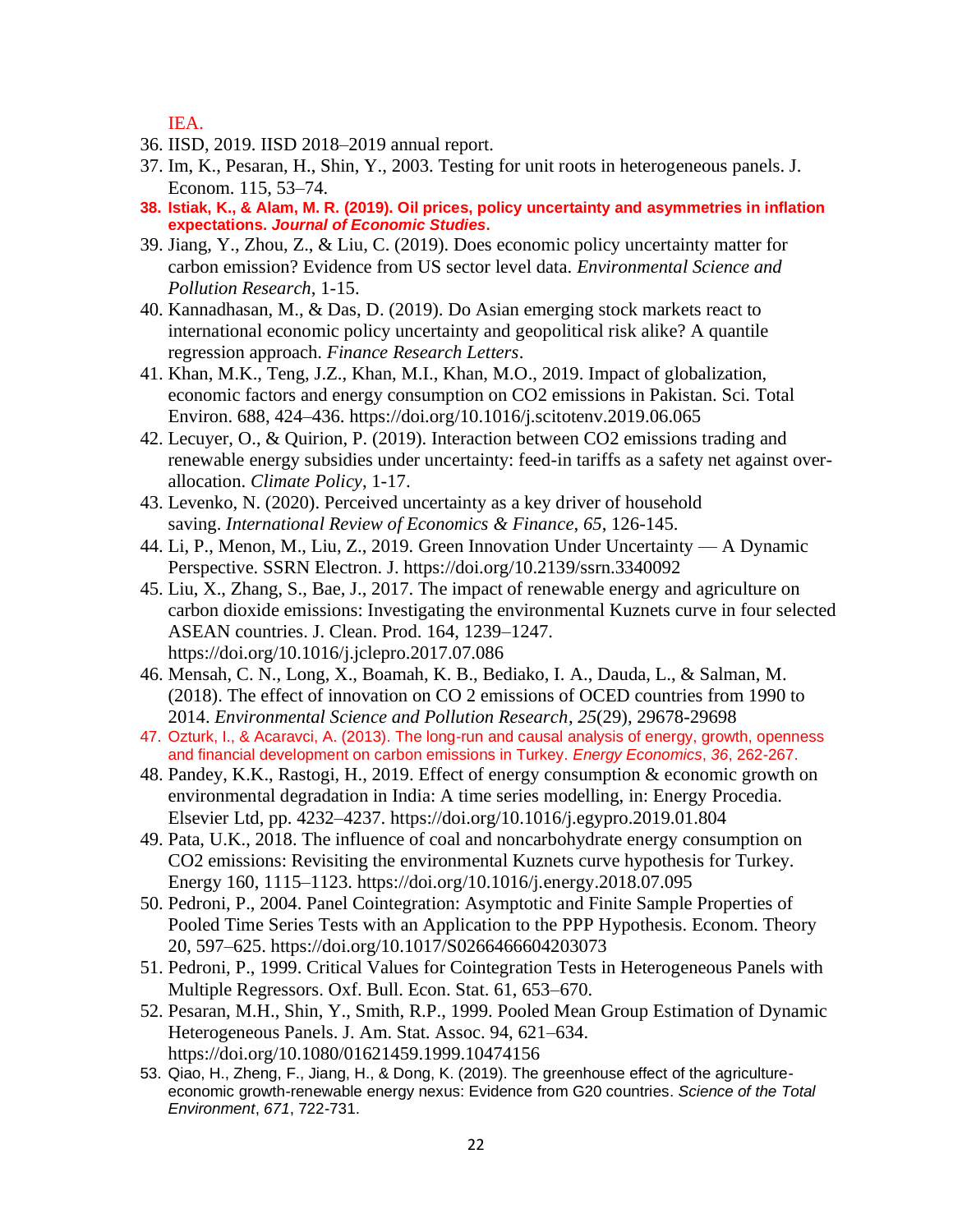- 54. Sarkodie, S.A., Strezov, V., 2019. Effect of foreign direct investments, economic development and energy consumption on greenhouse gas emissions in developing countries. Sci. Total Environ. 646, 862–871. https://doi.org/10.1016/j.scitotenv.2018.07.365
- 55. Sarkodie, S.A., Strezov, V., 2018. Empirical study of the Environmental Kuznets curve and Environmental Sustainability curve hypothesis for Australia, China, Ghana and USA. J. Clean. Prod. 201, 98–110. https://doi.org/10.1016/j.jclepro.2018.08.039
- 56. Sarkodie, S. A., Adams, S., Owusu, P. A., Leirvik, T., & Ozturk, I. (2020). Mitigating degradation and emissions in China: The role of environmental sustainability, human capital and renewable energy. *Science of the Total Environment*, 137530.
- 57. Shahbaz, M., Haouas, I., Hoang, T.H. Van, 2019. Economic growth and environmental degradation in Vietnam: Is the environmental Kuznets curve a complete picture? Emerg. Mark. Rev. 38, 197–218. https://doi.org/10.1016/j.ememar.2018.12.006
- 58. Sharif, A., Raza, S. A., Ozturk, I., & Afshan, S. (2019). The dynamic relationship of renewable and nonrenewable energy consumption with carbon emission: A global study with the application of heterogeneous panel estimations. *Renewable Energy*, *133*, 685-691.
- 59. The World Bank, 2019. World Development Indicators (WDI) | Data Catalog [WWW Document]. URL https://datacatalog.worldbank.org/dataset/world-developmentindicators (accessed 1.8.20).
- 60. Waqih, M.A.U., Bhutto, N.A., Ghumro, N.H., Kumar, S., Salam, M.A., 2019. Rising environmental degradation and impact of foreign direct investment: An empirical evidence from SAARC region. J. Environ. Manage. 243, 472–480. https://doi.org/10.1016/j.jenvman.2019.05.001
- 61. Wang, J., & Dong, K. (2019). What drives environmental degradation? Evidence from 14 Sub-Saharan African countries. *Science of the Total Environment*, *656*, 165-173.
- 62. Workman, M., Dooley, K., Lomax, G., Maltby, J., & Darch, G., 2020. Decision making in contexts of deep uncertainty-An alternative approach for long-term climate policy. *Environmental Science & Policy*, *103*, 77-84.
- 63. Xu, Z., 2020. Economic policy uncertainty, cost of capital, and corporate innovation. *Journal of Banking & Finance*, *111*, 105698.

## **Appendix**

## **A. List of Abbreviations**

- $CO<sub>2</sub> Carbon Emissions$
- PMG-ARDL Pooled Mean Group Autoregressive Distributed Lag Model

## MENA – Middle East and Northern Africa Region

## EKC – Environmental Kuznets Curve

- EPU Economic Policy Uncertainty
- GPR Geopolitical risks
- CD Cross sectional dependence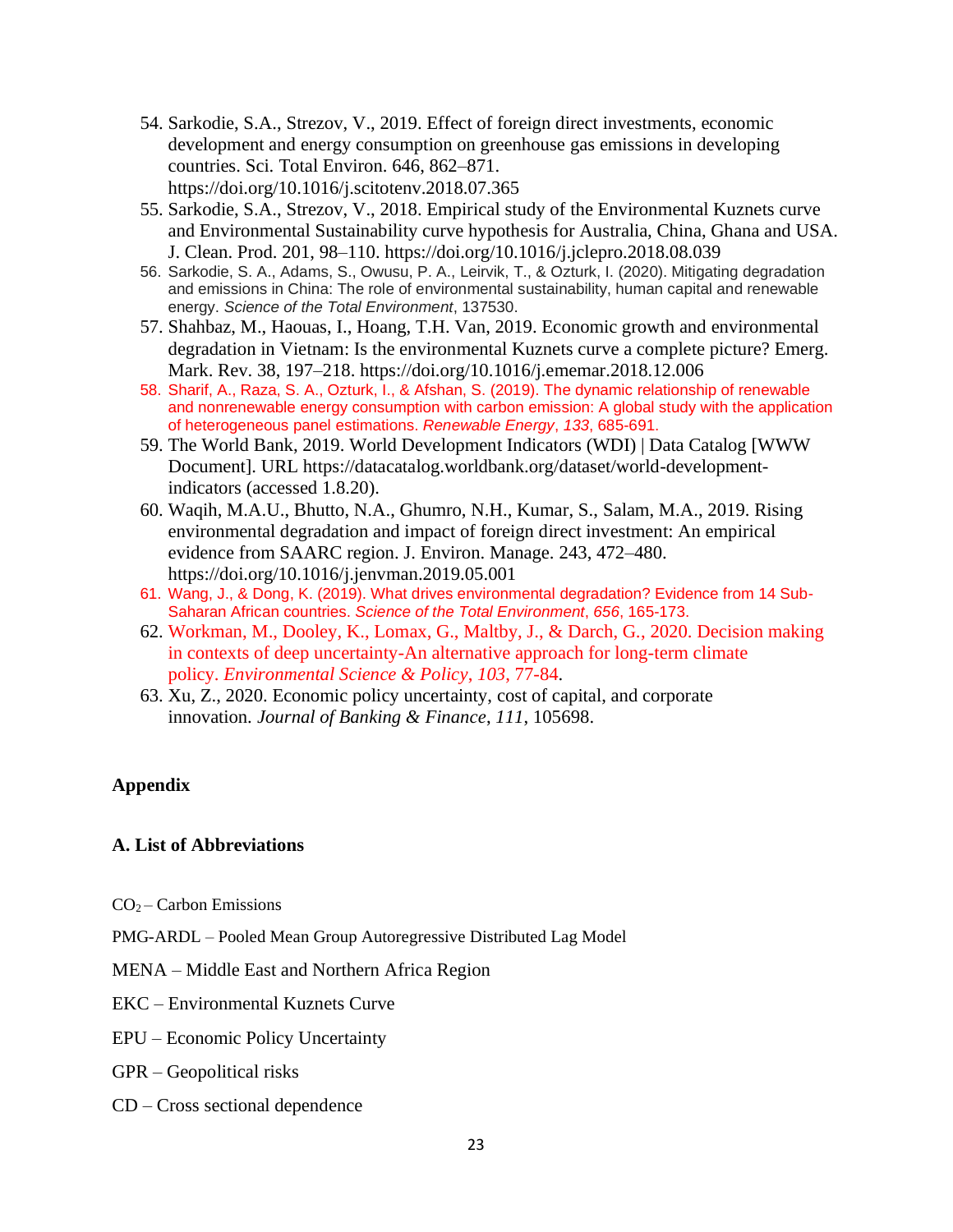# R&D – Research and Development

# SAARC – South Asian Association for Regional Cooperation region

# **Table A1. Mean Group ARDL Estimates**

| $ECT (-1)$<br><b>D.LRGDP</b><br><b>D.LRGDPSQ</b> |              | $0.445***$<br>(0.132)<br>0.522<br>(5.834)                            |            | $0.406***$<br>(0.128)<br>$-1.597$ |
|--------------------------------------------------|--------------|----------------------------------------------------------------------|------------|-----------------------------------|
|                                                  |              |                                                                      |            |                                   |
|                                                  |              |                                                                      |            |                                   |
|                                                  |              |                                                                      |            |                                   |
|                                                  |              |                                                                      |            | (5.694)                           |
|                                                  |              | $-0.0106$                                                            |            | 0.104                             |
|                                                  |              | (0.310)                                                              |            | (0.304)                           |
| <b>D.LENC</b>                                    |              | 1.019***                                                             |            | $1.053***$                        |
|                                                  |              | (0.0611)                                                             |            | (0.0494)                          |
| <b>D.LGPR</b>                                    |              | 0.00467                                                              |            |                                   |
|                                                  |              | (0.00813)                                                            |            |                                   |
| <b>D.LEPU</b>                                    |              | 0.000615                                                             |            | 0.00138                           |
|                                                  |              | (0.00190)                                                            |            | (0.00262)                         |
| <b>LRGDP</b>                                     | 0.134        |                                                                      | 0.117      |                                   |
|                                                  | (0.0838)     |                                                                      | (0.155)    |                                   |
| <b>LRGDPSQ</b>                                   | $-0.0143***$ |                                                                      | $-0.00499$ |                                   |
|                                                  | (0.00505)    |                                                                      | (0.00893)  |                                   |
| <b>LENC</b>                                      | 0.999***     |                                                                      | $0.917***$ |                                   |
|                                                  | (0.0123)     |                                                                      | (0.0137)   |                                   |
| <b>LGPR</b>                                      | $-0.0336***$ |                                                                      |            |                                   |
|                                                  | (0.00643)    |                                                                      |            |                                   |
| <b>LEPU</b>                                      | 0.00388      |                                                                      | 0.00315    |                                   |
|                                                  | (0.00304)    |                                                                      | (0.00346)  |                                   |
| Constant                                         |              | $-0.436***$                                                          |            | $-0.254***$                       |
|                                                  |              | (0.134)                                                              |            | (0.0807)                          |
|                                                  | ***          | Standard errors in parentheses<br>$p<0.01$ , ** $p<0.05$ , * $p<0.1$ |            |                                   |